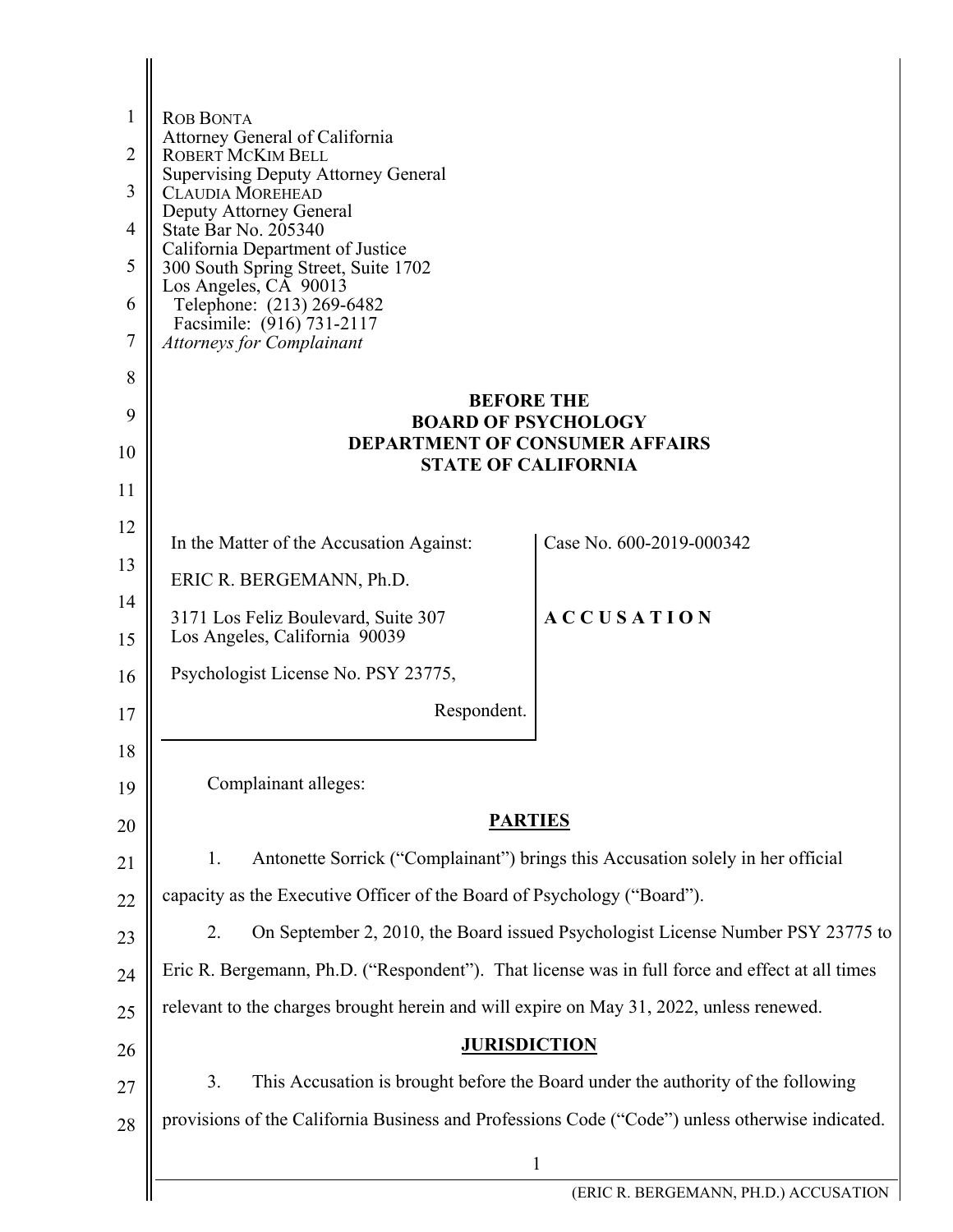4. Section 2936 of the Code states:

1

2

3

4

5

6

7

8

9

10

11

12

13

14

15

16

17

18

19

20

21

22

23

24

25

26

27

28

The board shall adopt a program of consumer and professional education in matters relevant to the ethical practice of psychology. The board shall establish as its standards of ethical conduct relating to the practice of psychology, the "Ethical Principles of Psychologists and Code of Conduct" published by the American Psychological Association (APA). Those standards shall be applied by the board as the accepted standard of care in all licensing examination development and in all board enforcement policies and disciplinary case evaluations.

5. Section 2960 of the Code states:

. . . .

The board may refuse to issue any registration or license, or may issue a registration or license with terms and conditions, or may suspend or revoke the registration or license of any registrant or licensee if the applicant, registrant, or licensee has been guilty of unprofessional conduct. Unprofessional conduct shall include, but not be limited to:

(a) Conviction of a crime substantially related to the qualifications, functions or duties of a psychologist or psychological assistant.

(b) Use of any controlled substance as defined in Division 10 (commencing with Section 11000) of the Health and Safety Code, or dangerous drug, or any alcoholic beverage to an extent or in a manner dangerous to himself or herself, any other person, or the public, or to an extent that this use impairs his or her ability to perform the work of a psychologist with safety to the public.

- (c) Fraudulently or neglectfully misrepresenting the type or status of license or registration actually held.
	- (d) Impersonating another person holding a psychology license or allowing another person to use his or her license or registration.

(e) Using fraud or deception in applying for a license or registration or in passing the examination provided for in this chapter.

(f) Paying, or offering to pay, accepting, or soliciting any consideration, compensation, or remuneration, whether monetary or otherwise, for the referral of clients.

(g) Violating Section 17500.

(h) Willful, unauthorized communication of information received in professional confidence.

(i) Violating any rule of professional conduct promulgated by the board and set forth in regulations duly adopted under this chapter.

(j) Being grossly negligent in the practice of his or her profession.

(k) Violating any of the provisions of this chapter or regulations duly adopted thereunder.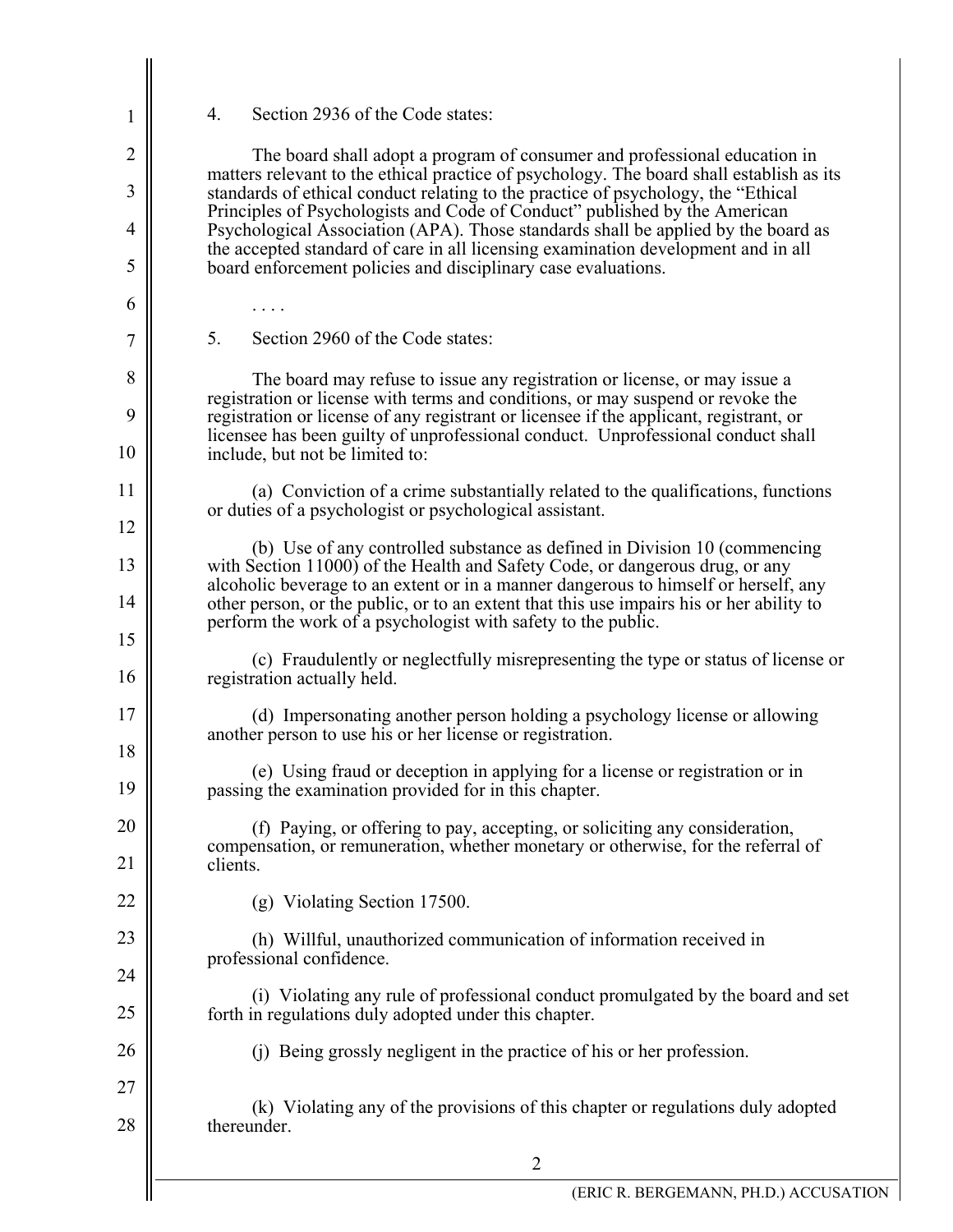| 1        | (1) The aiding or abetting of any person to engage in the unlawful practice of<br>psychology.                                                                                                                                                                                                                                                               |
|----------|-------------------------------------------------------------------------------------------------------------------------------------------------------------------------------------------------------------------------------------------------------------------------------------------------------------------------------------------------------------|
| 2        |                                                                                                                                                                                                                                                                                                                                                             |
| 3        | (m) The suspension, revocation or imposition of probationary conditions by<br>another state or country of a license or certificate to practice psychology or as a<br>psychological assistant issued by that state or country to a person also holding a                                                                                                     |
| 4        | license or registration issued under this chapter if the act for which the disciplinary<br>action was taken constitutes a violation of this section.                                                                                                                                                                                                        |
| 5        | (n) The commission of any dishonest, corrupt, or fraudulent act.                                                                                                                                                                                                                                                                                            |
| 6        | (o) Any act of sexual abuse, or sexual relations with a patient or former patient                                                                                                                                                                                                                                                                           |
| 7<br>8   | within two years following termination of therapy, or sexual misconduct that is<br>substantially related to the qualifications, functions or duties of a psychologist or<br>psychological assistant or registered psychologist.                                                                                                                             |
| 9        | (p) Functioning outside of his or her particular field or fields of competence as                                                                                                                                                                                                                                                                           |
| 10       | established by his or her education, training, and experience.                                                                                                                                                                                                                                                                                              |
| 11       | (q) Willful failure to submit, on behalf of an applicant for licensure,<br>verification of supervised experience to the board.                                                                                                                                                                                                                              |
| 12       | (r) Repeated acts of negligence.                                                                                                                                                                                                                                                                                                                            |
| 13       | <b>REGULATORY PROVISIONS</b>                                                                                                                                                                                                                                                                                                                                |
| 14       | 6.<br>California Code of Regulations, title 16, section 1394, states:                                                                                                                                                                                                                                                                                       |
| 15<br>16 | For the purposes of denial, suspension, or revocation of a license or registration<br>pursuant to Division 1.5 (commencing with Section 475) of the code, a crime or act<br>shall be considered to be substantially related to the qualifications, functions or duties                                                                                      |
| 17<br>18 | of a person holding a license or registration under the Psychology Licensing Law<br>(Chapter 6.6 of Division 2 of the Code), if to a substantial degree it evidences present<br>or potential unfitness of a person holding a license or registration to perform the<br>functions authorized by his or her license or registration or in a manner consistent |
| 19       | with the public health, safety, or welfare. Such crimes or acts shall include but not be<br>limited to those involving the following:                                                                                                                                                                                                                       |
| 20<br>21 | (a) Violating or attempting to violate, directly or indirectly, or assisting in or<br>abetting the violation of or conspiring to violate any provision or term of that law.                                                                                                                                                                                 |
|          | (b) Conviction of a crime involving fiscal dishonesty.                                                                                                                                                                                                                                                                                                      |
| 22<br>23 | 7.<br>California Code of Regulations, title 16, section 1396, states:                                                                                                                                                                                                                                                                                       |
| 24       | A psychologist shall not function outside his or her particular field or fields of<br>competence as established by his or her education, training and experience.                                                                                                                                                                                           |
| 25       | AMERICAN PSYCHOLOGICAL ASSOCIATION ETHICAL                                                                                                                                                                                                                                                                                                                  |
| 26       | PRINCIPLES OF PSYCHOLOGISTS AND CODE OF CONDUCT                                                                                                                                                                                                                                                                                                             |
| 27       | 8.<br>American Psychological Association Ethical Principles of Psychologists and Code of                                                                                                                                                                                                                                                                    |
| 28       | Conduct ("APA Ethical Principles") (2003, 2010, and 2017), Standard 2.01, Boundaries of                                                                                                                                                                                                                                                                     |
|          | 3                                                                                                                                                                                                                                                                                                                                                           |
|          | (ERIC R. BERGEMANN, PH.D.) ACCUSATION                                                                                                                                                                                                                                                                                                                       |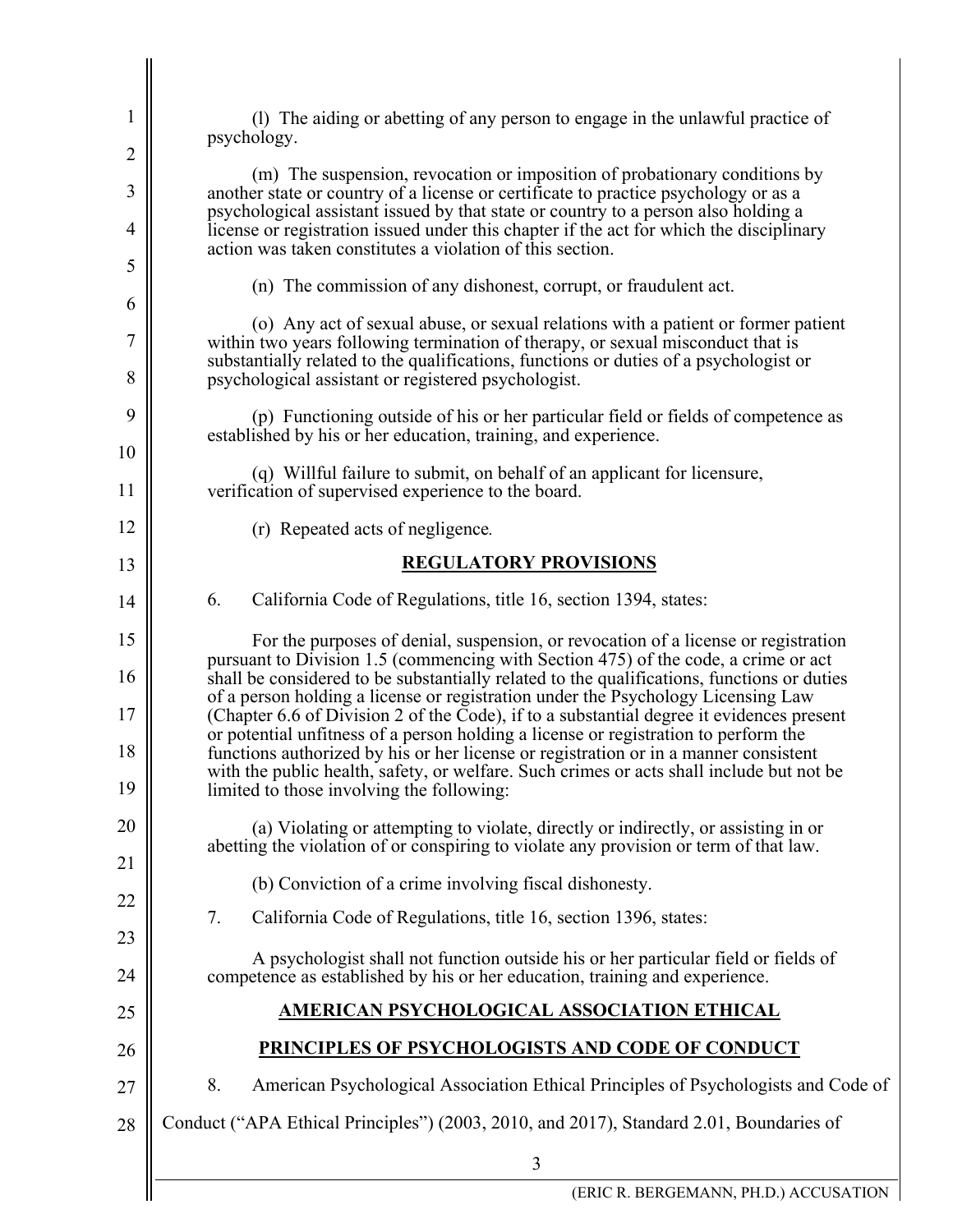| 1              | Competence, states:                                                                                                                                                                                                                                                                                                                                      |
|----------------|----------------------------------------------------------------------------------------------------------------------------------------------------------------------------------------------------------------------------------------------------------------------------------------------------------------------------------------------------------|
| $\overline{2}$ | (a) Psychologists provide services, teach, and conduct research with<br>populations and in areas only within the boundaries of their competence, based on                                                                                                                                                                                                |
| 3<br>4         | their education, training, supervised experience, consultation, study, or professional<br>experience.                                                                                                                                                                                                                                                    |
| 5              | (b) Where scientific or professional knowledge in the discipline of psychology<br>establishes that an understanding of factors associated with age, gender, gender                                                                                                                                                                                       |
| 6              | identity, race, ethnicity, culture, national origin, religion, sexual orientation,<br>disability, language, or socioeconomic status is essential for effective implementation                                                                                                                                                                            |
| 7              | of their services or research, psychologists have or obtain the training, experience,<br>consultation, or supervision necessary to ensure the competence of their services, or                                                                                                                                                                           |
| 8              | they make appropriate referrals, except as provided in Standard 2.02, Providing<br>Services in Emergencies.                                                                                                                                                                                                                                              |
| 9              |                                                                                                                                                                                                                                                                                                                                                          |
| 10             | 9.<br>APA Ethical Principles, Standard 3.04, Avoiding Harm, (2003 and 2010) states:                                                                                                                                                                                                                                                                      |
| 11<br>12       | (a) Psychologists take reasonable steps to avoid harming their clients/patients,<br>students, supervisees, research participants, organizational clients, and others with<br>whom they work, and to minimize harm where it is foreseeable and unavoidable.                                                                                               |
| 13             | 10.<br>APA Ethical Principles, Standard 3.04, Avoiding Harm, (2003, 2010, and 2017)                                                                                                                                                                                                                                                                      |
| 14             | states:                                                                                                                                                                                                                                                                                                                                                  |
| 15<br>16       | (a) Psychologists take reasonable steps to avoid harming their clients/patients,<br>students, supervisees, research participants, organizational clients, and others with<br>whom they work, and to minimize harm where it is foreseeable and unavoidable.                                                                                               |
| 17<br>18       | (b) Psychologists do not participate in, facilitate, assist, or otherwise engage in<br>torture, defined as any act by which severe pain or suffering, whether physical or<br>mental, is intentionally inflicted on a person, or in any other cruel, inhuman, or<br>degrading behavior that violates 3.04a.                                               |
| 19             | APA Ethical Principles (2003, 2010, and 2017), Standard 3.10, Informed Consent,<br>11.                                                                                                                                                                                                                                                                   |
| 20             | states:                                                                                                                                                                                                                                                                                                                                                  |
| 21<br>22       | (a) When psychologists conduct research or provide assessment, therapy,<br>counseling, or consulting services in person or via electronic transmission or other                                                                                                                                                                                          |
| 23             | forms of communication, they obtain the informed consent of the individual or<br>individuals using language that is reasonably understandable to that person or persons                                                                                                                                                                                  |
| 24             | except when conducting such activities without consent is mandated by law or<br>governmental regulation or as otherwise provided in this Ethics Code. (See also                                                                                                                                                                                          |
| 25             | Standards 8.02, Informed Consent to Research; 9.03, Informed Consent in<br>Assessments; and 10.01, Informed Consent to Therapy.)                                                                                                                                                                                                                         |
| 26             | (b) For persons who are legally incapable of giving informed consent,                                                                                                                                                                                                                                                                                    |
| 27<br>28       | psychologists nevertheless (1) provide an appropriate explanation, (2) seek the<br>individual's assent, (3) consider such persons' preferences and best interests, and (4)<br>obtain appropriate permission from a legally authorized person, if such substitute<br>consent is permitted or required by law. When consent by a legally authorized person |
|                | $\overline{4}$                                                                                                                                                                                                                                                                                                                                           |
|                | (ERIC R. BERGEMANN, PH.D.) ACCUSATIO                                                                                                                                                                                                                                                                                                                     |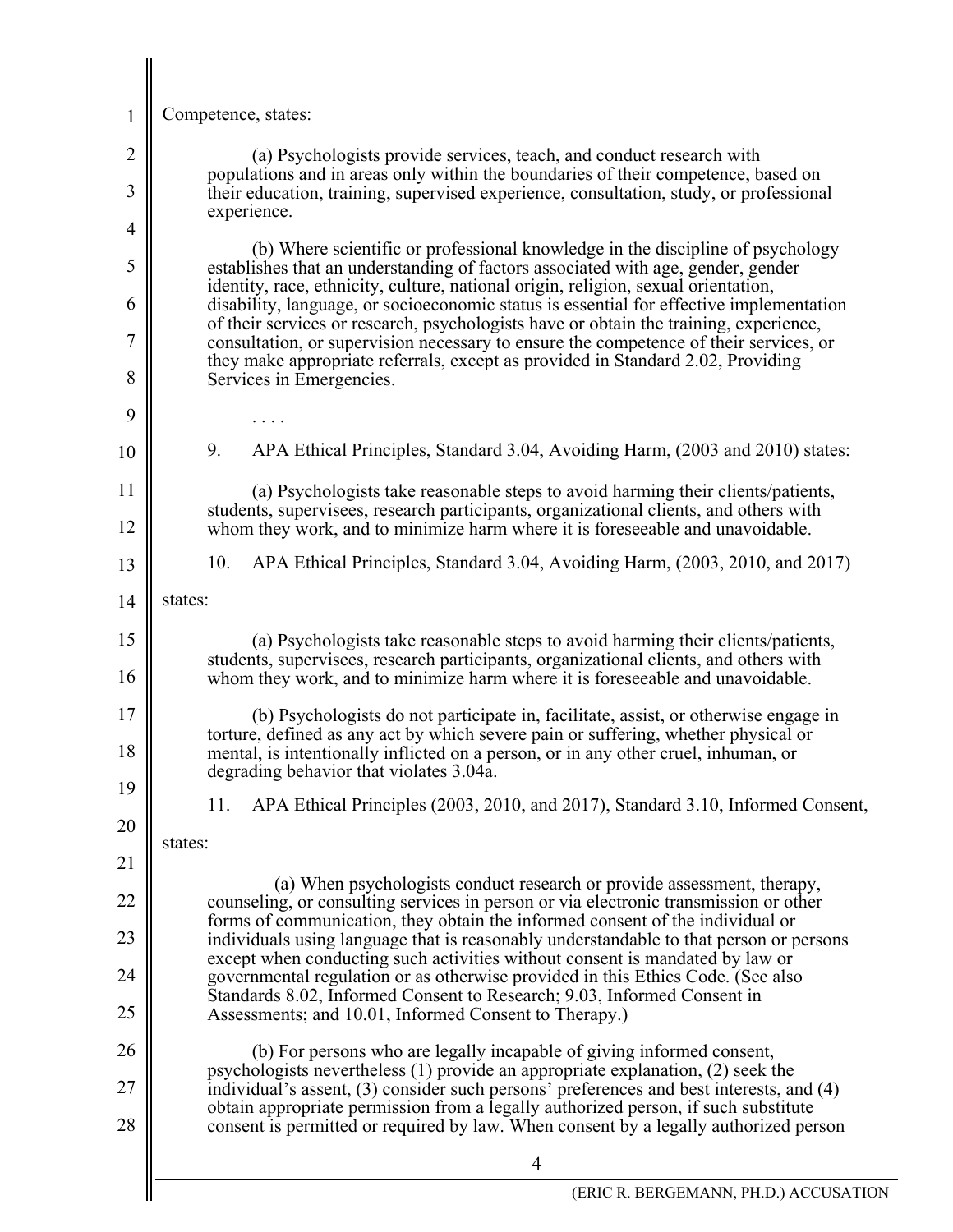| 1              | is not permitted or required by law, psychologists take reasonable steps to protect the<br>individual's rights and welfare.                                                                                                                                                                                                           |
|----------------|---------------------------------------------------------------------------------------------------------------------------------------------------------------------------------------------------------------------------------------------------------------------------------------------------------------------------------------|
| 2              |                                                                                                                                                                                                                                                                                                                                       |
| 3              | (c) When psychological services are court ordered or otherwise mandated,<br>psychologists inform the individual of the nature of the anticipated services, including<br>whether the services are court ordered or mandated and any limits of confidentiality,                                                                         |
| 4              | before proceeding.                                                                                                                                                                                                                                                                                                                    |
| 5<br>6         | (d) Psychologists appropriately document written or oral consent, permission,<br>and assent. (See also Standards 8.02, Informed Consent to Research; 9.03, Informed<br>Consent in Assessments; and 10.01, Informed Consent to Therapy.)                                                                                               |
| $\overline{7}$ | 12.<br>APA Ethical Principles (2003, 2010, and 2017), Standard 6.01, Documentation of                                                                                                                                                                                                                                                 |
| 8              | Professional and Scientific Work and Maintenance of Records, states:                                                                                                                                                                                                                                                                  |
| 9<br>10        | Psychologists create, and to the extent the records are under their control,<br>maintain, disseminate, store, retain, and dispose of records and data relating to their<br>professional and scientific work in order to (1) facilitate provision of services later by                                                                 |
| 11             | them or by other professionals, (2) allow for replication of research design and<br>analyses, $(3)$ meet institutional requirements, $(4)$ ensure accuracy of billing and                                                                                                                                                             |
| 12             | payments, and (5) ensure compliance with law. (See also Standard 4.01, Maintaining<br>Confidentiality.)                                                                                                                                                                                                                               |
| 13             | 13.<br>APA Ethical Principles (2003, 2010, and 2017), Standard 6.02, Maintenance,                                                                                                                                                                                                                                                     |
| 14             | Dissemination, and Disposal of Confidential Records of Professional and Scientific Work, states:                                                                                                                                                                                                                                      |
| 15<br>16       | (a) Psychologists maintain confidentiality in creating, storing, accessing,<br>transferring, and disposing of records under their control, whether these are written,<br>automated, or in any other medium. (See also Standards 4.01, Maintaining<br>Confidentiality, and 6.01, Documentation of Professional and Scientific Work and |
| 17             | Maintenance of Records.)                                                                                                                                                                                                                                                                                                              |
| 18<br>19       | (b) If confidential information concerning recipients of psychological services<br>is entered into databases or systems of records available to persons whose access has<br>not been consented to by the recipient, psychologists use coding or other techniques                                                                      |
| 20             | to avoid the inclusion of personal identifiers.                                                                                                                                                                                                                                                                                       |
| 21             | (c) Psychologists make plans in advance to facilitate the appropriate transfer<br>and to protect the confidentiality of records and data in the event of psychologists'                                                                                                                                                               |
| 22             | withdrawal from positions or practice. (See also Standards 3.12, Interruption of<br>Psychological Services, and 10.09, Interruption of Therapy.)                                                                                                                                                                                      |
| 23             | APA Ethical Principles (2003, 2010, and 2017), Standard 10.01, Informed Consent to<br>14.                                                                                                                                                                                                                                             |
| 24             | Therapy, states:                                                                                                                                                                                                                                                                                                                      |
| 25             | (a) When obtaining informed consent to therapy as required in Standard 3.10,<br>Informed Consent, psychologists inform clients/patients as early as is feasible in the                                                                                                                                                                |
| 26             | therapeutic relationship about the nature and anticipated course of therapy, fees,<br>involvement of third parties, and limits of confidentiality and provide sufficient                                                                                                                                                              |
| 27<br>28       | opportunity for the client/patient to ask questions and receive answers. (See also<br>Standards 4.02, Discussing the Limits of Confidentiality, and 6.04, Fees and Financial<br>Arrangements.)                                                                                                                                        |
|                | 5                                                                                                                                                                                                                                                                                                                                     |
|                | (ERIC R. BERGEMANN, PH.D.) ACCUSATION                                                                                                                                                                                                                                                                                                 |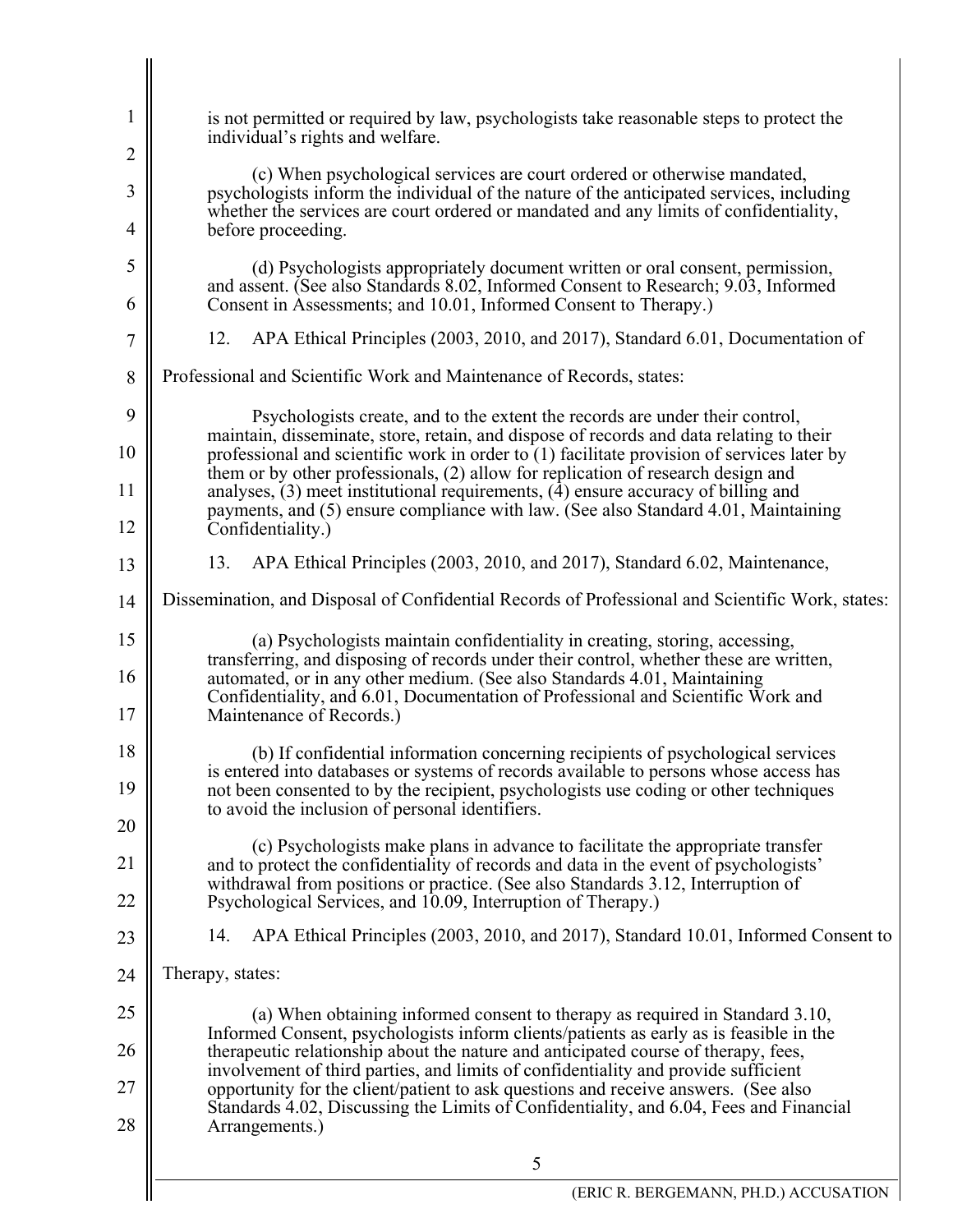| 1                   | (b) When obtaining informed consent for treatment for which generally<br>recognized techniques and procedures have not been established, psychologists                                                                                                                                                                                    |
|---------------------|-------------------------------------------------------------------------------------------------------------------------------------------------------------------------------------------------------------------------------------------------------------------------------------------------------------------------------------------|
| $\overline{2}$<br>3 | inform their clients/patients of the developing nature of the treatment, the potential<br>risks involved, alternative treatments that may be available, and the voluntary nature<br>of their participation. (See also Standards 2.01e, Boundaries of Competence, and                                                                      |
| 4                   | 3.10, Informed Consent.)                                                                                                                                                                                                                                                                                                                  |
| 5<br>6              | (c) When the therapist is a trainee and the legal responsibility for the treatment<br>provided resides with the supervisor, the client/patient, as part of the informed<br>consent procedure, is informed that the therapist is in training and is being supervised<br>and is given the name of the supervisor.                           |
| 7                   | 15.<br>APA Ethical Principles (2003, 2010, and 2017), Standard 10.05, Sexual Intimacies                                                                                                                                                                                                                                                   |
| 8                   | with Current Therapy Clients/Patients, states:                                                                                                                                                                                                                                                                                            |
| 9                   | Psychologists do not engage in sexual intimacies with current therapy<br>clients/patients.                                                                                                                                                                                                                                                |
| 10                  | APA Ethical Principles (2003, 2010, and 2017), Standard 10.10, Terminating<br>16.                                                                                                                                                                                                                                                         |
| 11                  | Therapy, states:                                                                                                                                                                                                                                                                                                                          |
| 12                  | (a) Psychologists terminate therapy when it becomes reasonably clear that the                                                                                                                                                                                                                                                             |
| 13                  | client/patient no longer needs the service, is not likely to benefit, or is being harmed<br>by continued service.                                                                                                                                                                                                                         |
| 14<br>15            | (b) Psychologists may terminate therapy when threatened or otherwise<br>endangered by the client/patient or another person with whom the client/patient has a<br>relationship.                                                                                                                                                            |
| 16<br>17            | (c) Except where precluded by the actions of clients/patients or third-party<br>payors, prior to termination psychologists provide pretermination counseling and<br>suggest alternative service providers as appropriate.                                                                                                                 |
| 18                  | <u>AMERICAN PSYCHOLOGICAL</u>                                                                                                                                                                                                                                                                                                             |
| 19                  | <b>ASSOCIATION RECORD KEEPING GUIDELINES</b>                                                                                                                                                                                                                                                                                              |
| 20                  | American Psychological Association Record Keeping Guidelines (2007), Guideline 1,<br>17.                                                                                                                                                                                                                                                  |
| 21                  | Responsibility for Records, states:                                                                                                                                                                                                                                                                                                       |
| 22<br>23            | Psychologists generally have responsibility for the maintenance and retention of<br>their records.                                                                                                                                                                                                                                        |
| 24                  | 18.<br>American Psychological Association Record Keeping Guidelines (2007),                                                                                                                                                                                                                                                               |
| 25                  | Guideline 2, Content of Records, states:                                                                                                                                                                                                                                                                                                  |
| 26<br>27<br>28      | A psychologist strives to maintain accurate, current, and pertinent records of<br>professional services as appropriate to the circumstances and as may be required by<br>the psychologist's jurisdiction. Records include information such as the nature,<br>delivery, progress, and results of psychological services, and related fees. |
|                     | 6                                                                                                                                                                                                                                                                                                                                         |
|                     | (ERIC R. BERGEMANN, PH.D.) ACCUSATION                                                                                                                                                                                                                                                                                                     |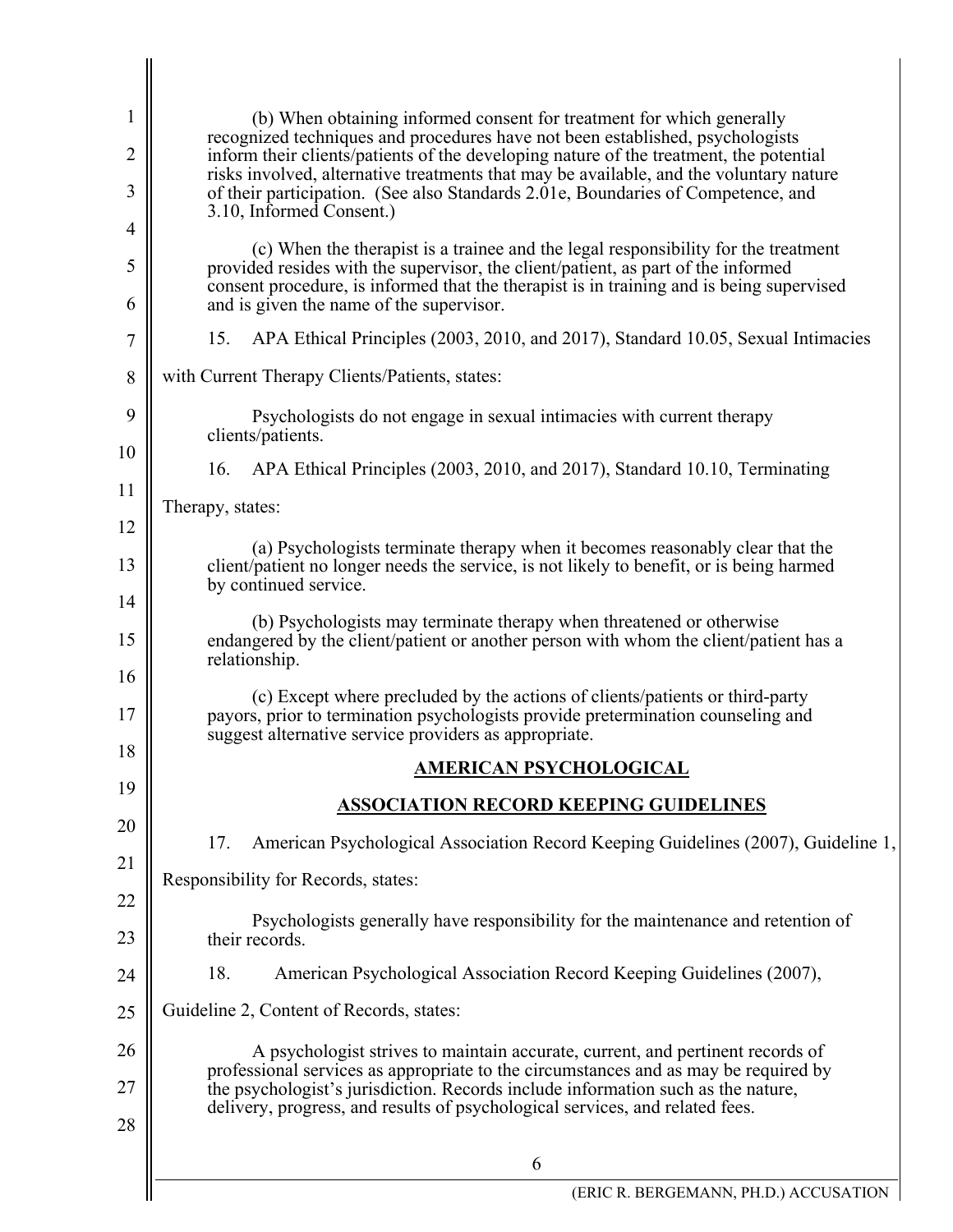| 1              | 19.<br>American Psychological Association Record Keeping Guidelines (2007),                            |
|----------------|--------------------------------------------------------------------------------------------------------|
| $\overline{2}$ | Guideline 5, Maintenance of Records, states:                                                           |
| 3              | The psychologist strives to organize and maintain records to ensure their                              |
| 4              | accuracy and to facilitate their use by the psychologist and others with legitimate<br>access to them. |
| 5              | <b>COST RECOVERY</b>                                                                                   |
| 6              | 20.<br>Section 125.3 of the Code states, in pertinent part, that the Board may request the             |
| 7              | administrative law judge to direct a licensee found to have committed a violation or violations of     |
| 8              | the licensing act to pay a sum not to exceed the reasonable costs of the investigation and             |
| 9              | enforcement of the case.                                                                               |
| 10             | <b>FACTUAL ALLEGATIONS</b>                                                                             |
| 11             | On or about August 29 2013, Patient $11$ had her first appointment with Respondent<br>21.              |
| 12             | for individual psychotherapy. Respondent diagnosed her with Major Depressive Disorder and              |
| 13             | Generalized Anxiety Disorder.                                                                          |
| 14             | 22.<br>On or about October 11, 2013, in session, Patient 1 and Respondent were putting                 |
| 15             | books away when he took his left index finger and slowly stroked the back of her hand from her         |
| 16             | knuckles to her wrist two times in a row. Patient 1 perceived that the touching was not                |
| 17             | accidental. She then left his office, but before she could get very far down the hallway,              |
| 18             | Respondent opened his door and called her back into his office. When she came back in,                 |
| 19             | Respondent told her he wanted to make sure she was going to be all right while he was away on          |
| 20             | vacation. This incident planted the seeds of her feelings of affection and attraction towards          |
| 21             | Respondent because she felt he really cared about her. His touching of her hand caused a strong        |
| 22             | emotional and physical reaction whereby she experienced an orgasm that lasted five days.               |
| 23             | On or about April 27, 2016, Patient 1 sent an e-mail to Respondent in which she<br>23.                 |
| 24             | disclosed her romantic and sexual feelings for him. On or about the following day, in session,         |
| 25             | Respondent barely addressed her feelings for him.                                                      |
| 26             | On or about September 6, 2016, in session, Patient 1 again brought up her sexual<br>24.                |
| 27             | attraction to Respondent. She told him it was an uncomfortable and painful attraction that was         |
| 28             | $1$ The patient's name is omitted in order to protect her right of privacy.                            |
|                | $\tau$<br>(ERIC R. BERGEMANN, PH.D.) ACCUSATION                                                        |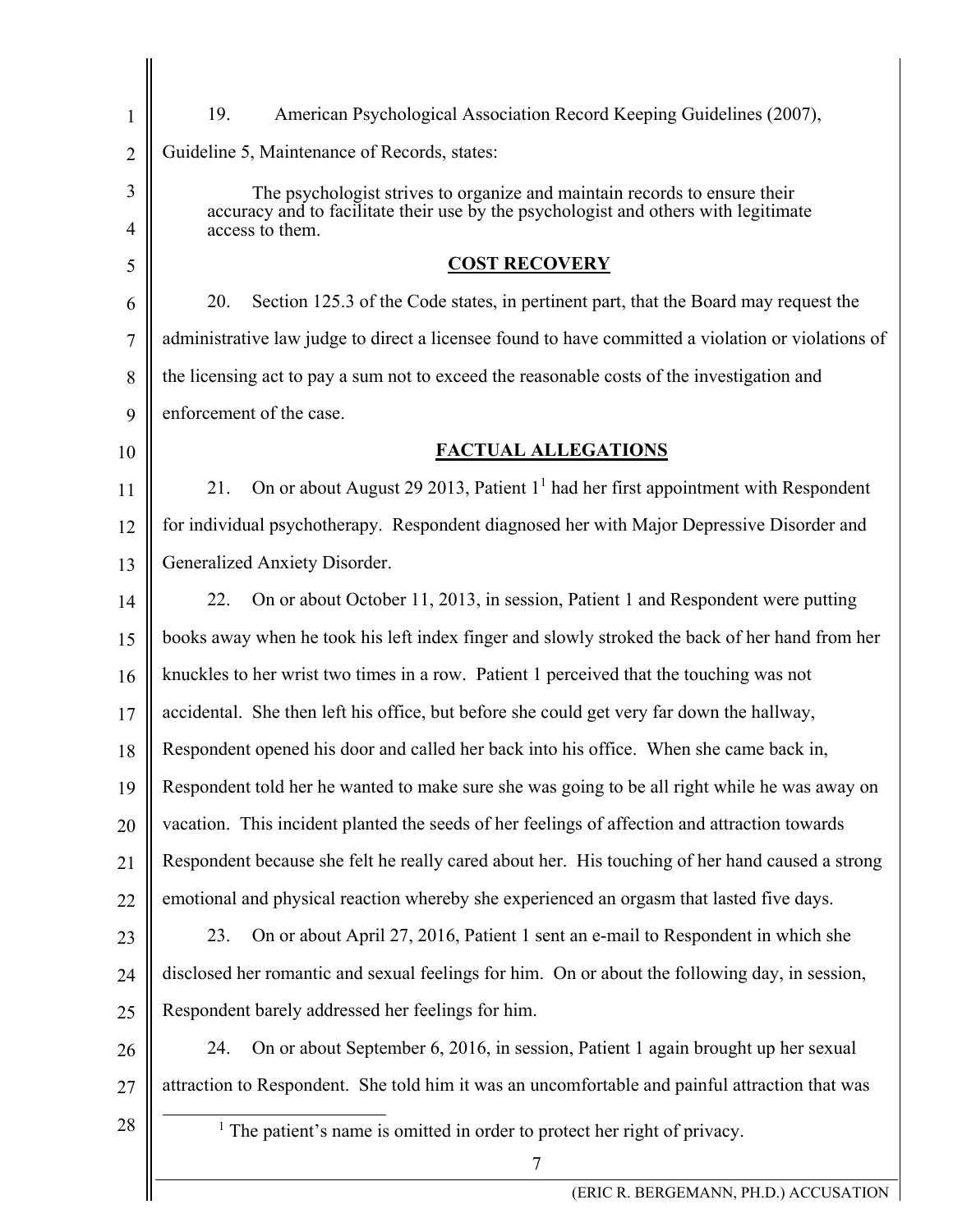1 2 3 4 getting in the way of her treatment and making her sick. He responded by stating that it was okay for her to fantasize about being close to him, that she deserved to let herself feel good, and that if thinking about being close to him made her feel good, then she should allow herself to have those positive feelings.

5 6 7 8 9 25. On or about September 10, 2016, Patient 1 told Respondent via e-mail how she was still uncomfortable with what she had told him about her feelings for him and that it was hard for her to realize that her feelings were okay. Respondent responded via e-mail that he had a "very positive" reaction to what Patient 1 said and how she felt, and they would continue to talk about it more.

10 11 12 13 26. On or about October 4, 2016, Patient 1 confessed to Respondent the sexual reaction she had to him when he stroked her hand three years earlier. Respondent asked her to describe the length and intensity of the feelings. She described them, even though she was embarrassed and mortified to do it.

14 15 16 17 18 19 20 27. On or about Tuesday, October 11, 2016, in session, Patient 1 discussed her embarrassment about her sexual attraction to Respondent. Respondent stated, "Would it make you feel any better if I told you that I feel the same way?" He told her he thought she was beautiful, attractive, and desirable, and that there was a part of him that wanted to be with her sexually. He further told her that it was only due to psychotherapy boundaries that he could not be with her. He explained that it was clear that she had a need to feel desired and that is why he told her.

21 22 23 24 25 28. In or around mid-October 2016, Respondent encouraged Patient 1 to tell him about her sexual fantasies of him. In or around November 2016, her sexual fantasies became the central focus of treatment. Respondent suggested she tell him more about her fantasies about him and get more into specifics. He told her to write down her fantasies about him and bring them to the next sessions.

26 27 28 29. On or about Friday, November 4, 2016, in session and in response to a sexual fantasy, Respondent told Patient 1, "You want me to ravish you." She responded, "Yes." In response to another sexual fantasy, Respondent told her "That sounds like an idyllic scene" and that her body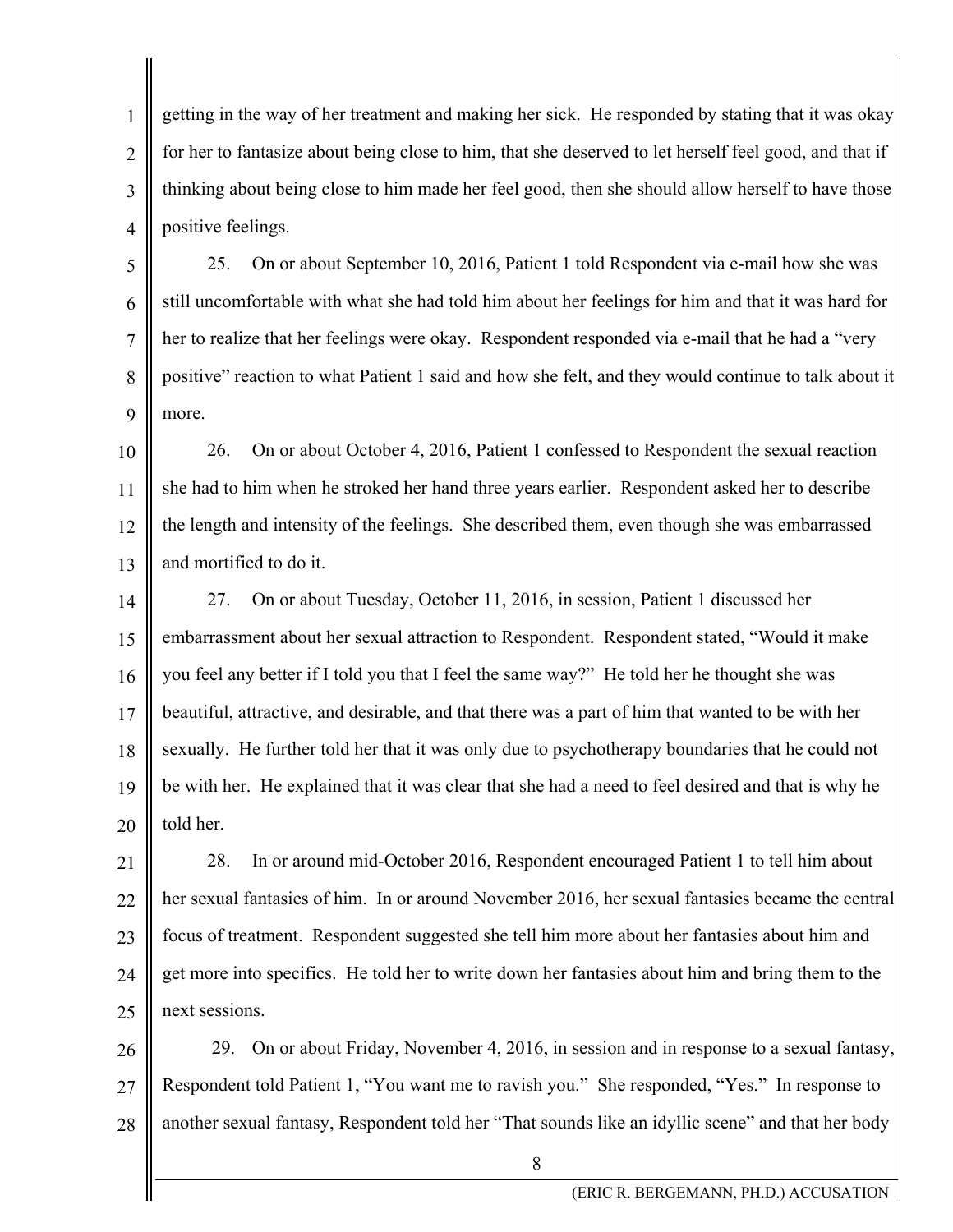looked different and that she looked "sultry." He also stated "I can feel my desire for you rushing through my body. I can feel the adrenaline."

2 3

5

6

7

8

9

1

4 30. Respondent told Patient 1 he was flattered and humbled that she chose to work through her feelings with him. Patient 1 told him she was afraid to disclose her sexual reaction three years earlier because she was afraid he would avoid touching her hand again. In response, he asked if he would like to hold hands. Patient 1 said, "I didn't think this was okay." Respondent said, "I think it's okay." They then engaged in a grounding exercise that involved sitting on the floor across from each other, engaging in synchronized breathing, cupping their hands together, and making eye contact.

10 11 12 13 14 15 16 17 18 31. Patient 1 was upset that she could not be with Respondent physically. Respondent told her that he shared her feelings of sexual attraction, and that although they could not be together physically, they could still be together mentally, emotionally, and spiritually. When Patient 1 replied, "Please don't say that if you don't really mean it because my heart can't take it," Respondent responded by cupping his hands together and stated, "I would never lie to you. I would never be careless with your heart. I will hold it tenderly in my hands." As Patient 1 walked out of his office that day, instead of opening the door for her, Respondent kept his hands cupped and stated, "I don't want to open the door for you because I don't want to stop holding your heart!"

19 20 21 22 32. On or about November 11, 2016, in session, Respondent told Patient 1 that he had felt "exhilarated" by one of her e-mails, but also sad because of the inherent heartbreak of their situation and the fact that the two of them could not be together. He admitted he knew he was causing her pain and did not want to.

23

24 25 26 27 28 33. On or about November 17, 2016, in session, Patient 1 told Respondent more sexual fantasies about the two of them. She asked him if it was okay for her to be sharing and he said, "it's more than OK, it's fun." She told him she liked sharing the fantasies, but the rejection from him was painful. He told her that he was not rejecting her, and that if it were not for the bounds of psychotherapy, they could be having wild passionate sex right now. They hold hands at her request. They sat across from each other on the floor holding hands until the end of the session.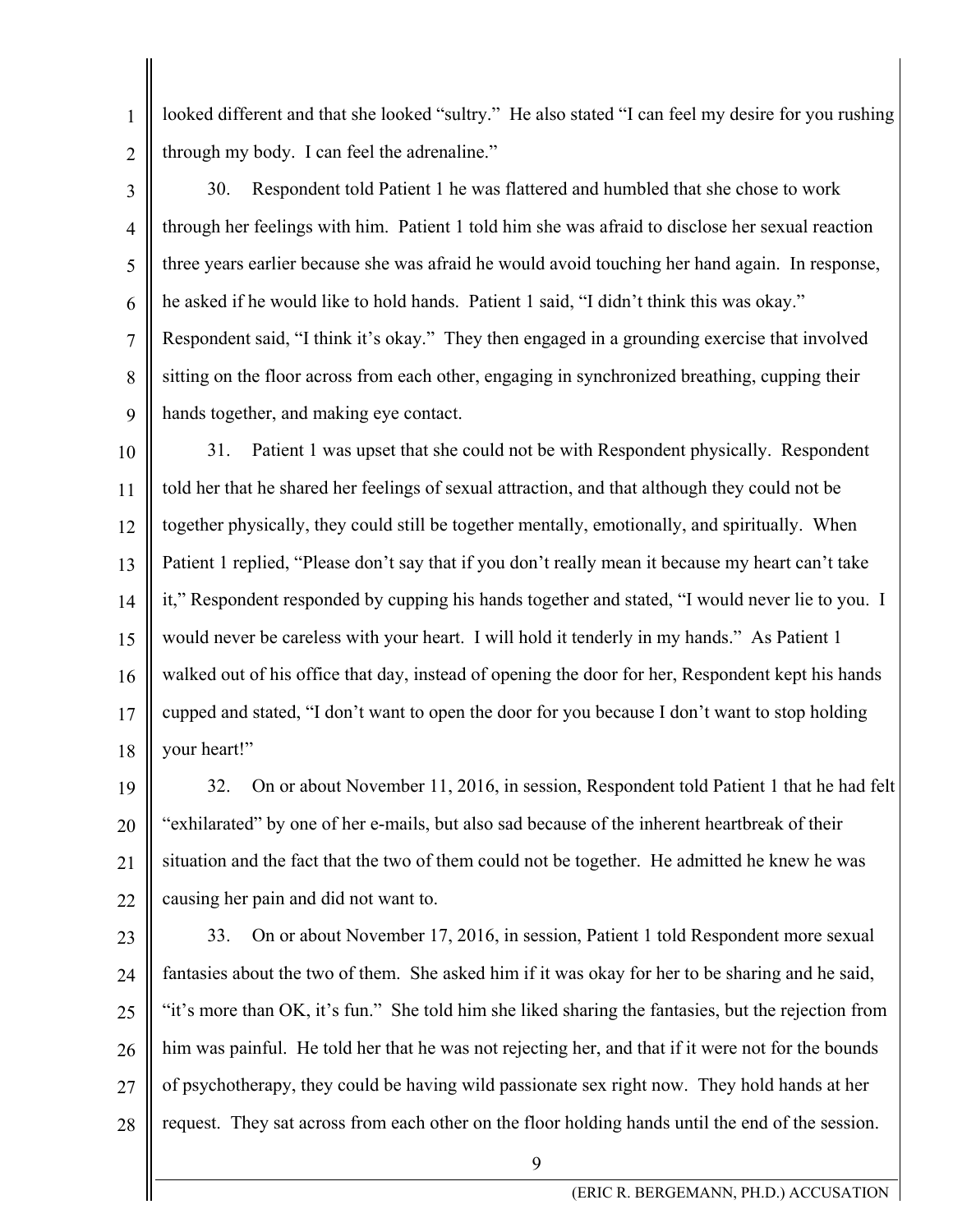Whenever Patient 1 expressed concern over whether having these discussions was okay, Respondent would tell Patient 1 that he believed "exploring her sexual fantasies is a good and beneficial way to proceed."

34. On or about November 20, 2016, Patient 1 told Respondent that it was "unbearable to not know what it would be like to have you inside of me" and "I'm afraid if I stop telling you these things, I won't be able to feel my body anymore." Respondent told her that sounded reasonable.

8

9

7

1

2

3

4

5

6

35. On or about November 22, 2016, Patient 1 e-mailed Respondent that her life was hell and she was drinking alcohol. She said he did not understand her obsessive thoughts about him.

10 11 36. On or about December 2, 2016, Patient 1 told Respondent that she was suicidal over her feelings for him and that the suicidal thoughts were becoming more obsessive.

12 13 14 15 37. On or about December 16, 2016, in session, Patient 1 expressed concern about the appropriateness of sharing her sexual feelings with him. He reiterated that her desire for him was a wonderful expression of her aliveness and should be celebrated. He read a poem to her, which he had read to her multiple times before and which she interpreted to be sexual in nature.

16 17 18 38. On or about January 5, 2017, Patient 1 sent an e-mail to Respondent telling him she wanted to earn more money to see him more and what could she say to him in session so that she could get him to express desire for her again so that she could feel good for a day.

19 20 21 22 23 24 39. On or about February 13, 2017, at 7:28 a.m., Patient 1 sent an e-mail to Respondent letting him know that she was not eating, was not sleeping, and was throwing up due to her emotional pain. She also shared that she was "flooded with new waves of suicidal thoughts." Approximately twelve hours later, at 6:50 p.m., Respondent responded to the e-mail by saying, "Okay [Patient 1], thanks for letting me know how you are feeling. We will work together tomorrow. I'll see you then."

25 26 27 40. On or about February 14, 2017, in session, Patient 1 expressed suicidal thoughts indicating that she "Desire[d] to buy a gun. Even looking to do so." Respondent noted that she did not have a present intent to carry this out and she had not bought a gun.

28

41. In or around that same month, Patient 1 continually e-mailed Respondent saying that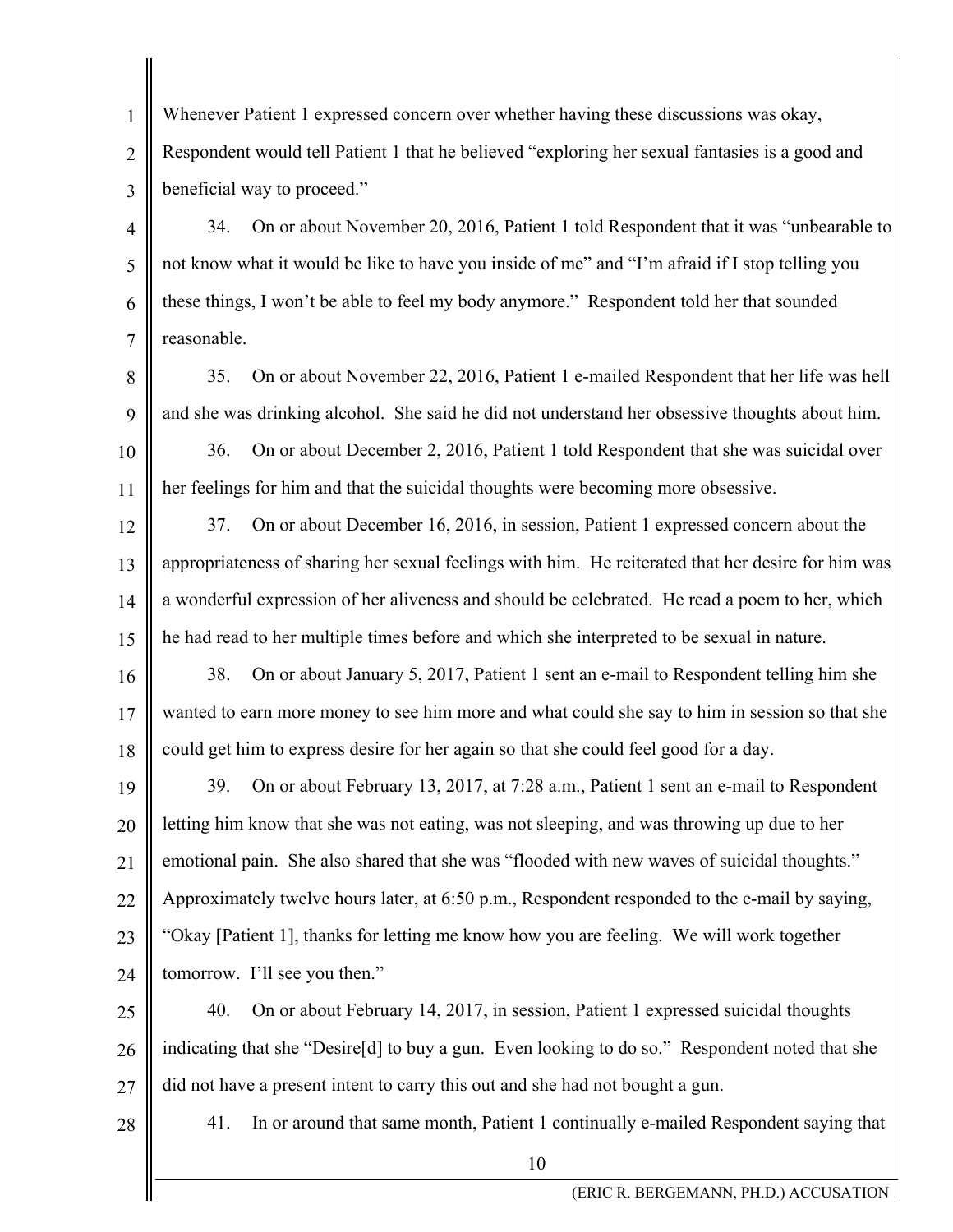1

she needs to stop seeing him, but she was scared to leave.

2 3 4 5 6 42. On or about February 21, 2017, in session, Patient 1 read a letter to Respondent in which she begged him to stop torturing her with his inconsistencies. She asked him to stop avoiding his own feelings about her by repeatedly telling her he was not really "rejecting" her sexually because he does want her. She told him to have the decency to reject her outright. Respondent angrily blurted out, "Fine! I'm rejecting you!" Patient 1 felt hurt.

7 8 9 43. On or about February 28, 2017, in session, Patient 1 told Respondent that she was in an addiction cycle with him. He responded, "Are you saying that all addictions are bad? You can be addicted to being kind."

10 11 12 13 44. On or about March 2, 2017, Patient 1 e-mailed Respondent stating, "I just want to be clear that what I'm going through is not like an addiction to being kind. It's a situation that's causing me a great deal of pain. It's like an addiction that had me looking online to buy a gun recently because ending my life seemed like a preferable option to dealing with the pain."

14 15 16 45. On or about March 10, 2017, Patient 1 skipped her session with Respondent because her second therapist and friends urged her not to see him. They believed her seeing Respondent was unhealthy for her.

17 18 19 46. On or about March 17, 2017, Respondent informed Patient 1 that he would no longer read and respond to her e-mails because she had "taken therapy outside the office." He suggested seeing him twice per week instead.

20 21 22 47. On or about March 24, 2017, Respondent told Patient 1 that she could not continue to see two therapists and she needed to choose one. He realized that it was no longer good for her to see two therapists at the same time.

23 24 48. On March 29, 2017, despite her attraction to Respondent and inner turmoil, Patient 1 had her last session with him and stopped seeing him for therapy.

## 25 26

## **FIRST CAUSE FOR DISCIPLINE**  (Gross Negligence)

27 28 49. Respondent is subject to disciplinary action under Code section 2960, subdivisions (j), (o), and (p), California Code of Regulations, title 16, section 1396, APA Ethical Principles,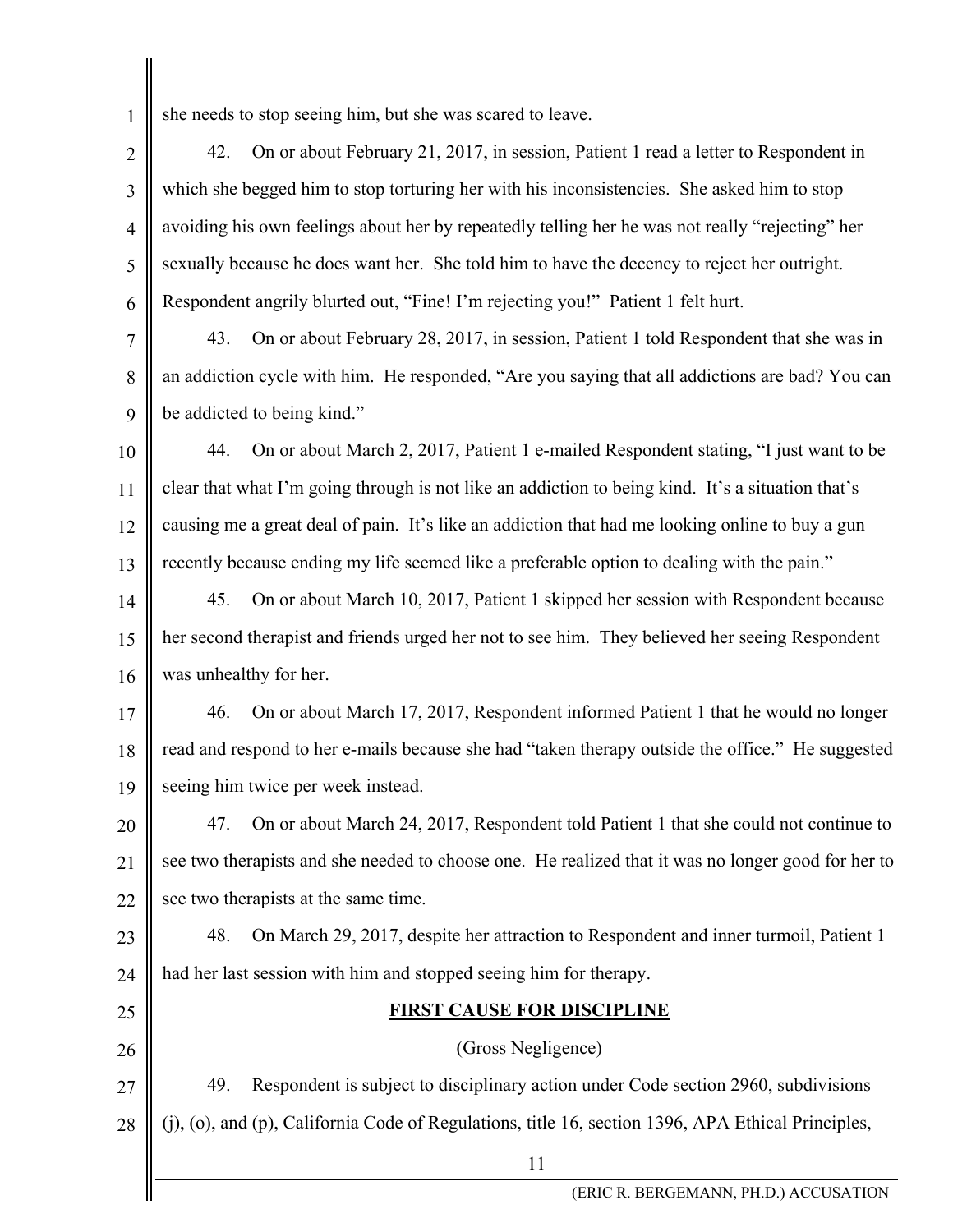1  $\mathcal{D}_{\mathcal{L}}$ 3 Standards 2.01, 3.04, 3.10, 6.01, 6.02, 10.01, 10.05, and 10.10, and APA Record-Keeping Guidelines, Guidelines 1, 2, and 5, in that he was grossly negligent in the practice of his profession in his care and treatment of Patient 1. The circumstances are as follows:

4 5 50. Paragraphs 21 through 48 are incorporated herein by reference as if fully set forth herein.

6 7 8  $\overline{Q}$ 10 11 12 13 51. Respondent committed an extreme departure from the standard of practice when he made comments of a sexual nature to Patient 1, sexualized therapy, and committed boundary violations. He made her sexual fantasies about him a central focus of treatment. The day Patient 1 went into more sexual fantasies with him was the day he did a grounding exercise with her. During the grounding exercise, they sat on the floor across from one another, touched their hands together, and looked into each other's eyes. He told her that he was sexually attracted to her and that he wanted to be with her sexually, but could not act on it due to the boundaries of the psychotherapy relationship.

14 15 16 17 18 52. Respondent committed an extreme departure from the standard of practice when he failed to recognize the symptoms of Borderline Personality Disorder during his treatment of Patient 1. He failed to treat her with the appropriate therapy for that disorder. He also engaged in excessive emailing with Patient 1 that only exacerbated her symptoms in the later part of their treatment (2016-2017). He further failed to appropriately address the erotic transference.<sup>2</sup>

19 20 21 22 23 24 53. Specifically, only after Patient 1 stopped seeing Respondent for therapy and after Patient 1 filed a lawsuit against him, Respondent came to the conclusion that Patient 1 has a Borderline Personality Disorder. Psychological treatment for Borderline Personality Disorder is different from that of treatment for Major Depressive Disorder and Generalized Anxiety Disorder, which were the diagnoses that Respondent assigned to Patient 1. As a psychologist trained in assessing and treating personality disorders, Respondent failed to recognize Patient 1's Border

25

26 27 28 2  $2$  Transference is a term used to describe a phenomenon in which a client redirects emotions and feelings, often unconsciously, from one person to another. This process may occur in therapy, when a person receiving therapy applies feelings toward, or expectations of, another person onto the therapist and then begins to interact with the therapist as if the therapist were the other individual. Erotic transference, a type of transference, occurs when a client develops romantic or sexual feelings for their therapist.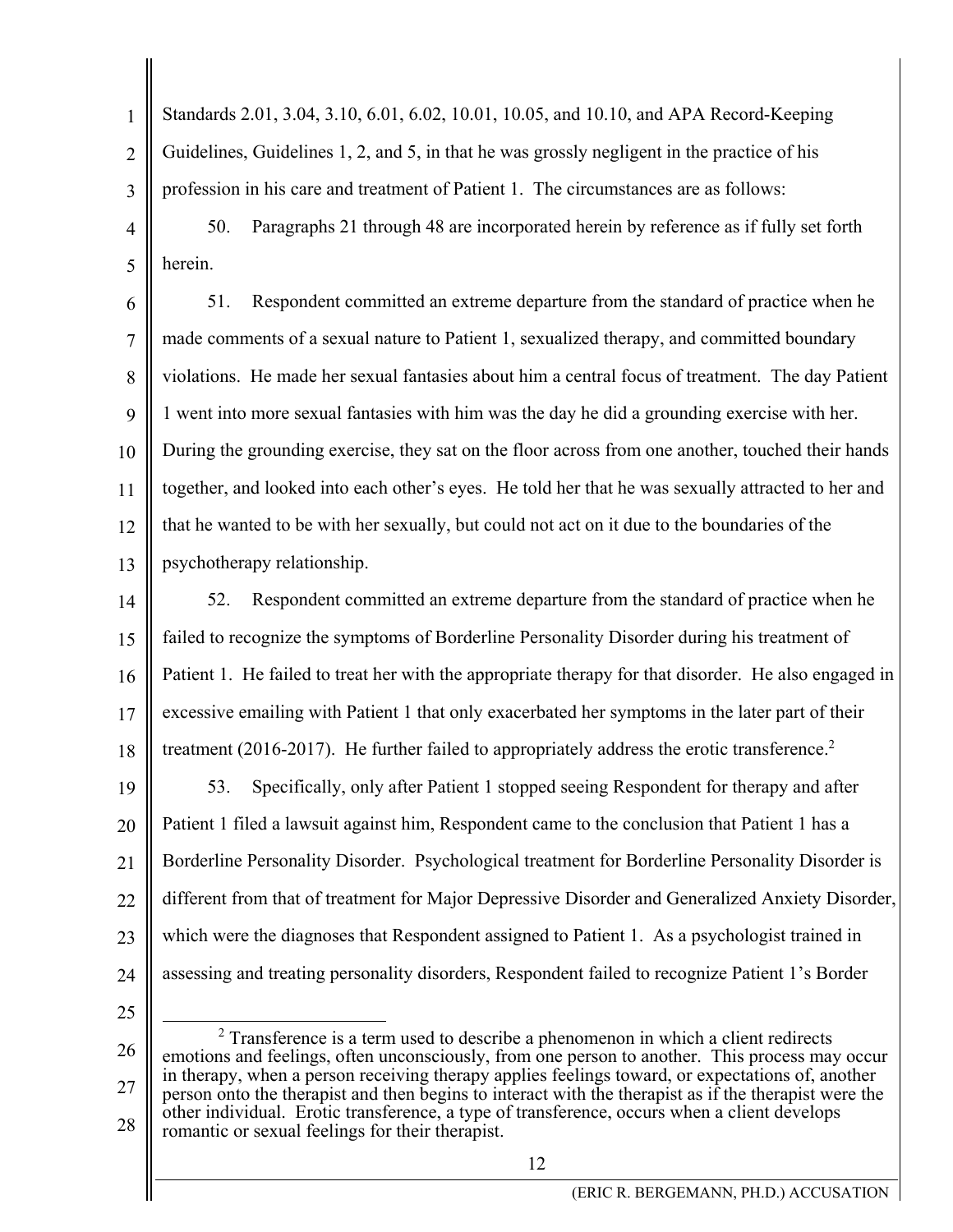13 1 2 3 4 5 6 7 8  $\overline{Q}$ 10 11 12 13 14 15 16 17 18 19 20 21 22 23 24 25 26 27 28 Personality Disorder diagnosis and resulting symptoms and personality character, which led her to fixate on her erotic transference with him. 54. Respondent proceeded with having her discuss and share her sexual fantasies with him. Although this is how the transference is worked through in therapy and is not contraindicated, when Patient 1 continued to obsess about him, send excessive e-mails crying out for help, express her pain (emotional and physical), and express suicidal ideation and plans, Respondent should have recognized at that point that treatment and continual exploration of her sexual fantasies of him was not helping her. He failed to recognize and respond to the psychological deterioration of Patient 1 during the last few months of treatment. Patient 1 was struggling significantly and a referral to another clinician was necessary. 55. The indications that Patient 1 was struggling significantly during therapy and a referral to another clinician was necessary, include, but are not limited to the following: a. On or about September 6, 2016, she told him that her uncomfortable and painful attraction towards him was getting in the way of her treatment and it was keeping her sick; b. She told him for years she kept her feelings inside and it felt like choking her throat and squeezing her chest, which was very difficult for her. c. She told him via e-mail, dated October 3, 2016, that she was having heart palpitations, worsening anxiety, trouble getting breath and choking and squeezing. d. Aside from talking to Patient 1's second therapist on two occasions, Respondent did not consult with other colleagues for help with her case. e. Respondent told her in an e-mail, dated October 17, 2016, that he was failing her in so many ways. 56. It is essential for a therapist to maintain a neutral and non-judgmental position and maintain appropriate boundaries as erotic transference is worked through. However, if erotic transference is not addressed appropriately in treatment, then it can become problematic. Further, if the therapist uses the erotic transference to sexualize therapy or relishes the seemingly romantic attention for their own benefit, then the patient can be harmed in the process.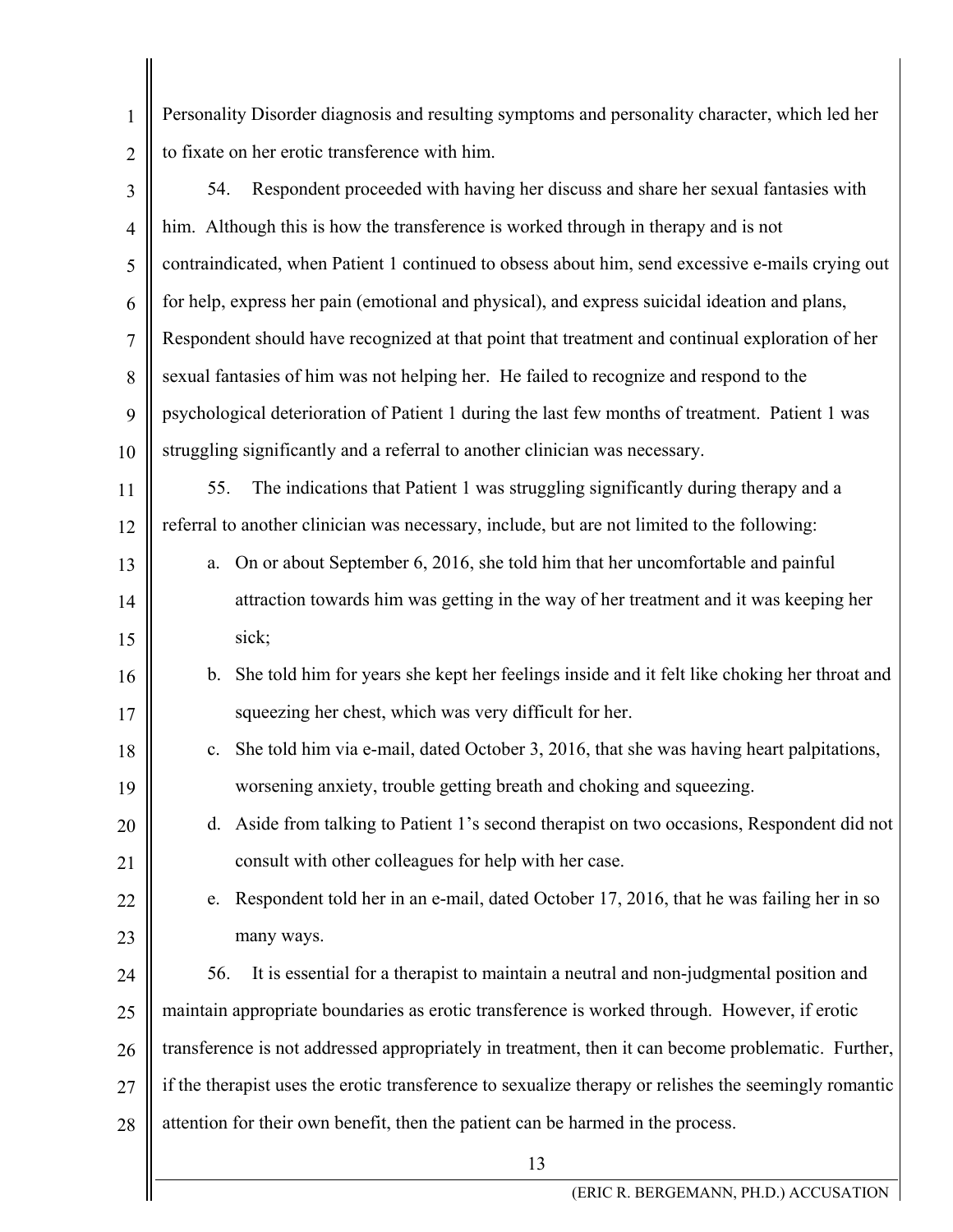| $\mathbf{1}$   | 57.<br>In an interview with an investigator for the Board, Respondent denied having any              |
|----------------|------------------------------------------------------------------------------------------------------|
| $\overline{2}$ | countertransference with Patient 1, which is not possible, as every therapist has some type of       |
| 3              | countertransference with his or her client. It is a normal part of therapy and is used in the        |
| $\overline{4}$ | therapeutic process as a tool for understanding the client's way of relating to others. Respondent   |
| 5              | does not have a full understanding of the concept of countertransference and how to utilize it and   |
| 6              | handle it within the therapeutic frame.                                                              |
| 7              | Respondent committed an extreme departure from the standard of practice concerning<br>58.            |
| 8              | his record keeping of his care and treatment of Patient 1 as follows:                                |
| 9              | Between approximately March 11, 2016, and approximately November 3, 2016, he<br>a.                   |
| 10             | failed to write progress notes.                                                                      |
| 11             | b. There is no Informed Consent Document signed by Patient 1.                                        |
| 12             | c. There is no written Treatment Plan for Patient 1. Respondent allegedly verbally agreed            |
| 13             | on a treatment plan with Patient 1. However, the verbal agreement on the treatment plan is not       |
| 14             | documented in his progress notes.                                                                    |
| 15             | d. There are no progress notes for each and every contact that he made with Patient 1,               |
| 16             | including via e-mail, telephone, or in-person session.                                               |
| 17             | e. There are no copies of HIPPA forms, privacy/limits to confidentiality, billing for missed         |
| $18\,$         | sessions, telephone or e-mail contacts, or how to be contacted in an emergency.                      |
| 19             | f. Most of Respondent's progress notes do not have the year listed. The notes only have              |
| 20             | the month and date listed, which make it difficult to know the exact date and year that a session    |
| 21             | occurred.                                                                                            |
| 22             | g. On August 6, 2014, at 7:56 p.m., Patient 1 sent an e-mail to Respondent stating that she          |
| 23             | was having a lot of thoughts about death and that it was hard to think of a reason to stay alive. On |
| 24             | August 6, 2014, at 8:18 p.m., Respondent e-mailed Patient 1 and offered ways to cope with her        |
| 25             | emotional pain, including breathing and grounding exercises. However, there is no                    |
| 26             | documentation in his progress notes noting this episode of suicidal ideation and how he assessed     |
| 27             | for plan, means, and intent or what intervention he provided, if any.                                |
| 28             | h. On August 22, 2016, Respondent e-mailed Patient 1 to tell her that her sister contacted           |
|                | 14                                                                                                   |
|                | (ERIC R. BERGEMANN, PH.D.) ACCUSATION                                                                |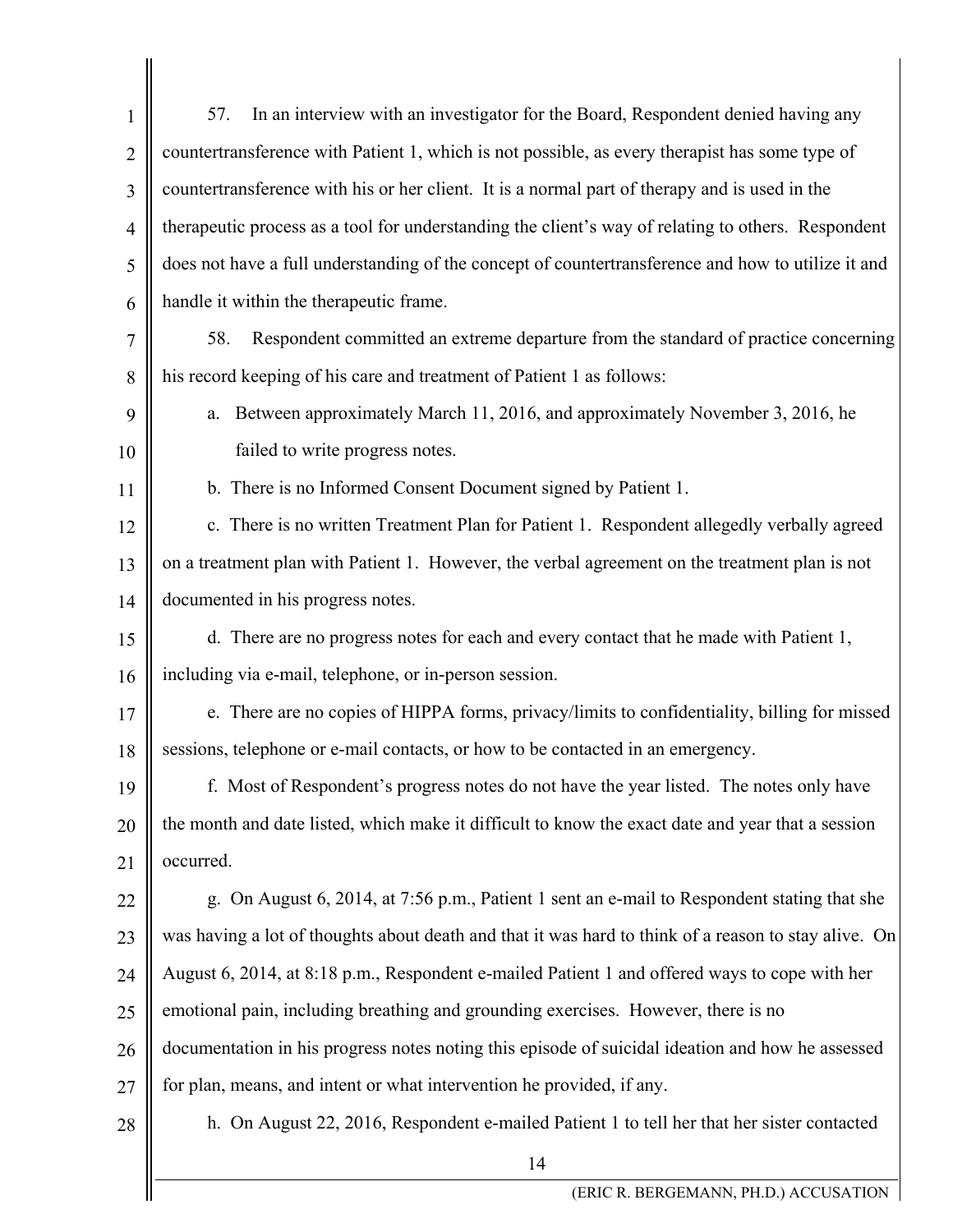1 2 3 him because she was so concerned about her well-being and the fact that she had been crying all weekend. There was no documentation in Respondent's progress notes documenting this collateral contact.

4 5 6 i. In or around October of 2016, Patient 1 told Respondent about the intense sexual reaction she had when he brushed her hand in 2013. Respondent did not chart the foregoing disclosure or her five-day orgasm.

7 8  $\overline{Q}$ 10 11 j. Respondent failed to chart his e-mail response dated October 5, 2016 wherein he stated that "Just in case it's helpful, from my end everything is okay between us regarding what you shared with me yesterday. I'm glad you did. We'll talk more on Friday." As a result, he does not know if his e-mail referenced the session where Patient 1 shared her five-day orgasm with him.

12

13

59. Respondent committed an extreme departure from the standard of practice concerning his assessing and treating Patient 1's suicidality as follows:

14 15 16 17 18 19 20 21 a. Consistent with Patient 1's diagnosis of Major Depressive Disorder and Borderline Personality Disorder, Patient 1 experienced suicidal ideation throughout her treatment with Respondent. On August 6, 2014, at 7:56 p.m., Patient 1 sent an e-mail to Respondent stating that she was having a lot of thoughts about death and that it was hard to think of a reason to stay alive. On August 6, 2014, at 8:18 p.m., Respondent e-mailed Patient 1 and offered ways to cope with her emotional pain, including breathing and grounding exercises. However, there is no documentation in his progress notes noting this episode of suicidal ideation and how he assessed for plan, means, and intent or what intervention he provided, if any.

22 23 24 25 26 27 28 b. On February 13, 2017, at 7:28 a.m., Patient 1 sent an e-mail to Respondent letting him know that she was not eating, was not sleeping, and was throwing up due to her emotional pain. She also shared that she was "flooded with new waves of suicidal thoughts." Approximately twelve hours later, at 6:50 p.m., Respondent responded by stating, "Okay [Patient 1], thanks for letting me know how you are feeling. We will work together tomorrow. I'll see you then." There was no documentation in Respondent's progress notes of this e-mail or Patient 1's declaration of suicidal ideation, nor his response to it. There is no documentation that he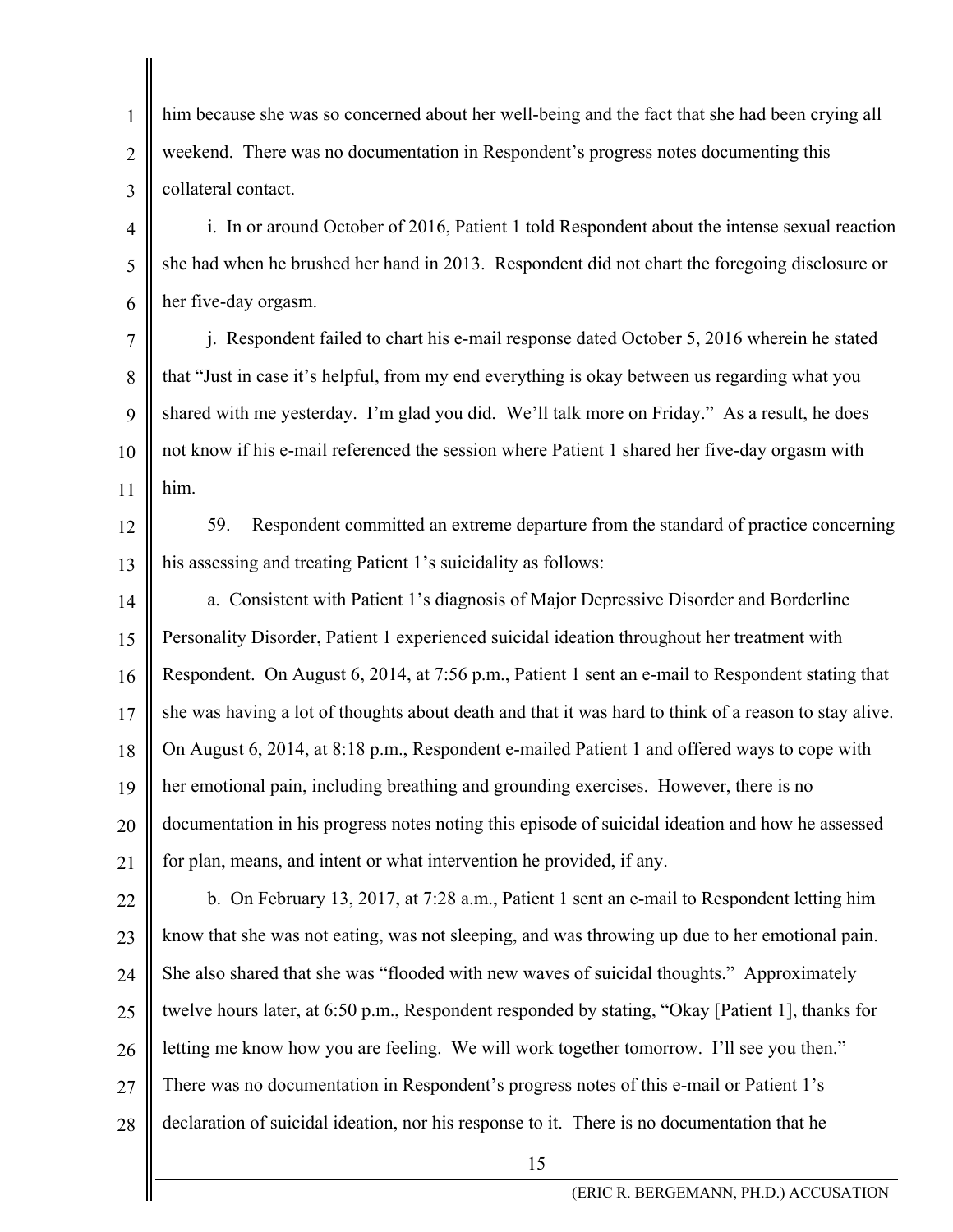1 2 3 4 telephoned her or followed up with Patient 1. Respondent failed to follow up with her after originally receiving her e-mail to assess for suicidality and intervene at that time if necessary. He waited until the following day on February 14, 2017, when he saw her in session, which is not standard practice.

5 6 60. Respondent committed an extreme departure from the standard of practice concerning excessive treatment and failure to terminate therapy as follows:

7 8 9 a. Respondent failed to refer Patient 1 to other therapists or psychologists once he determined that his work with her was no longer helpful or therapeutic. Instead, he continued to treat her. He also failed to seek adequate consultation from a colleague about Patient 1's case.

10 11 12 13 14 15 16 17 18 b. There was overwhelming evidence that Patient 1 was not progressing in her treatment with Respondent, especially during the last year of her treatment with him. Her e-mails indicated that she was significantly struggling in between their sessions as well as during her sessions with him due to her obsession and sexual attraction towards him. Patient 1 told Respondent about her thoughts and conveyed to him that she felt like she was in an addiction situation with him. He responded, "Are you saying all addictions are bad? You could be addicted to being kind." In her e-mails to Respondent, Patient 1 expressed her concerns about how she was so dependent on him, obsessed with him, and physically ill due to her preoccupation with him. She expressed that their therapy was not helping her.

19 20 21 22 23 c. Aside from his brief consultation with another therapist toward the end of treatment, there is no documentation of Respondent seeking out peer consultation with another clinician about Patient 1's case and the difficulties he was coming up against with her erotic transference. In cases where the patient is not making progress and the therapy is more a detriment than aid, then in-depth consultation or a referral to another clinician is necessary.

24 25 26 27 28 61. Respondent's acts and/or omissions as set forth in Paragraphs 21 through 48, and Paragraphs 51 through 60, inclusive above, whether proven individually, jointly, or in combination thereof, constitute gross negligence pursuant to Code section 2960, subdivisions (j), (o), and (p), California Code of Regulations, title 16, section 1396, APA Ethical Principles, Standards 2.01, 3.04, 3.10, 6.01, 6.02, 10.01, 10.05, and 10.10, and APA Record-Keeping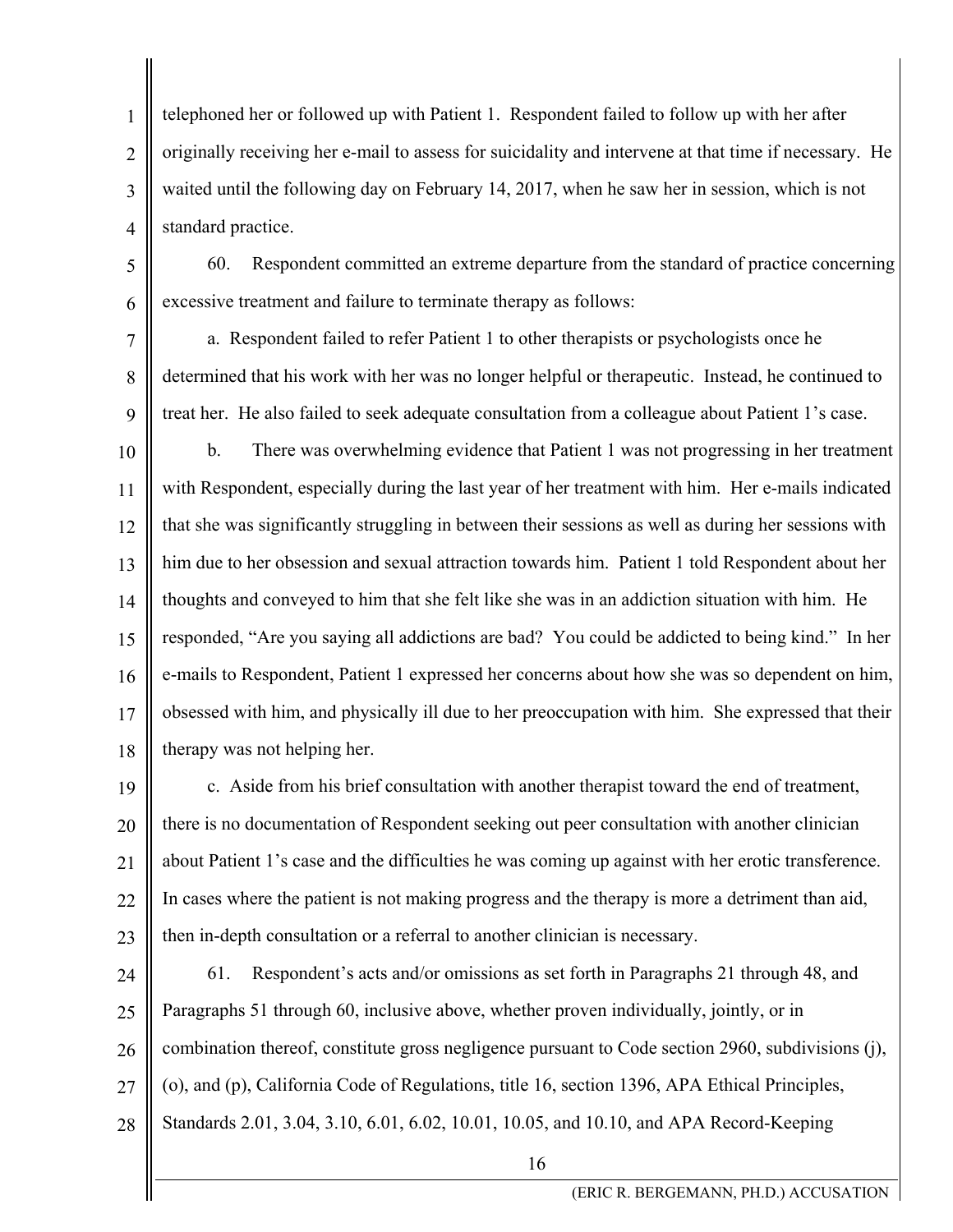17 1 2 3 4 5 6 7 8 9 13 14 15 16 17 18 19 20 21 22 23 24 25 26 27 28 Guidelines, Guidelines 1, 2, and 5. Therefore, cause for discipline exists.  **SECOND CAUSE FOR DISCIPLINE**  (Repeated Negligent Acts) 62. Respondent is subject to disciplinary action under Code section 2960, subdivisions (r), (o), and (p), California Code of Regulations, title 16, section 1396, APA Ethical Principles, Standards 2.01, 3.04, 3.10, 6.01, 6.02, 10.01, 10.05, and 10.10, and APA Record-Keeping Guidelines, Guidelines 1, 2, and 5, in that he committed repeated negligent acts in his care and treatment of Patient 1. The circumstances are as follows: 63. Paragraphs 21 through 48, and Paragraphs 51 through 60, are incorporated herein by reference as if fully set forth herein. 64. Respondent departed from the standard of practice when he failed to obtain informed consent for therapy and inform Patient 1 of the nature and anticipated course of therapy. There is no Informed Consent Document signed by Patient 1. There is no written Treatment Plan for Patient 1. Instead, Respondent allegedly verbally agreed on a treatment plan with Patient 1. However, the verbal agreement on the treatment plan is not documented in his progress notes. 65. Respondent's acts and/or omissions as set forth in Paragraphs 21 through 48, Paragraphs 51 through 60, and Paragraph 64, inclusive above, whether proven individually, jointly, or in combination thereof, constitute repeated acts of negligence pursuant to Code section 2960, subdivisions (r), (o), and (p), California Code of Regulations, title 16, section 1396, APA Ethical Principles, Standards 2.01, 3.04, 3.10, 6.01, 6.02, 10.01, 10.05, and 10.10, and APA Record-Keeping Guidelines, Guidelines 1, 2, and 5. Therefore, cause for discipline exists. **THIRD CAUSE FOR DISCIPLINE**  (Functioning Outside Field of Competence) 66. Respondent is subject to disciplinary action under Code section 2960, subdivision (p), California Code of Regulations, title 16, section 1396, and APA Ethical Principles, Standard 2.01, in that Respondent functioned outside his field of competence in his care and treatment of Patient 1. The circumstances are as follows: 67. Paragraphs 21 through 48, and Paragraphs 51 through 60, are incorporated herein by

(ERIC R. BERGEMANN, PH.D.) ACCUSATION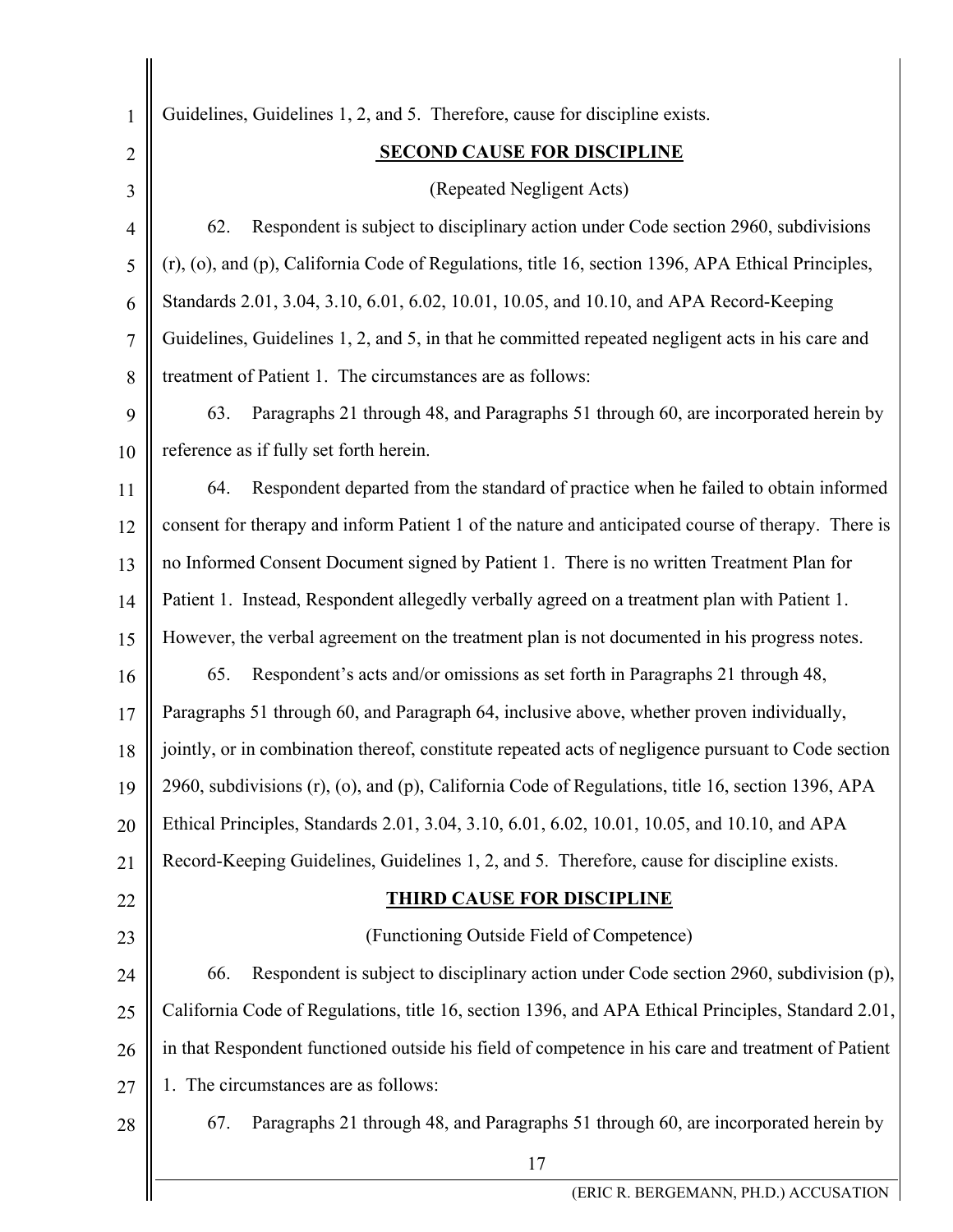1

reference as if fully set forth herein.

18 (ERIC R. BERGEMANN, PH.D.) ACCUSATION 2 3 4 5 6 7 8 9 10 11 12 13 14 15 16 17 18 19 20 21 22 23 24 25 26 27 28 68. Respondent's acts and/or omissions as set forth in Paragraphs 21 through 48, and Paragraphs 51 through 60, inclusive above, whether proven individually, jointly, or in combination thereof, establish that Respondent functioned outside his field of competence in violation of Code section 2960, subdivision (p), California Code of Regulations, title 16, section 1396, and APA Ethical Principles, Standard 2.01. Therefore, cause for discipline exists. **FOURTH CAUSE FOR DISCIPLINE**  (Violation of Rules of Professional Conduct) 69. Respondent is subject to disciplinary action under Code section 2960, subdivision (i), in that Respondent violated APA Ethical Principles, Standards 2.01, 3.04, 3.10, 6.01, 6.02, 10.01, 10.05, and 10.10. The circumstances are as follows: 70. Paragraphs 21 through 48, and Paragraphs 51 through 60, are incorporated herein by reference as if fully set forth herein. 71. Respondent's acts and/or omissions as set forth in Paragraphs 21 through 48, and Paragraphs 51 through 60, inclusive above, whether proven individually, jointly, or in combination thereof, constitute breaches of the APA Ethical Principles, Standards 2.01, 3.04. 3.10, 6.01, 6.02, 10.01, 10.05, and 10.10. Therefore, cause for discipline exists. **FIFTH CAUSE FOR DISCIPLINE**  (Violation of Laws and Regulations Governing the Practice of Psychology) 72. Respondent is subject to disciplinary action under Code section 2960, subdivision (k), in that Respondent violated laws and regulations governing the practice of psychology, including Code section 2960, subdivisions (i), (j), (o), (p), and (r), and California Code of Regulations, title 16, section 1396. The circumstances are as follows: 73. Paragraphs 21 through 71 are incorporated herein by reference as if fully set forth herein. 74. Respondent's acts and/or omissions as set forth in Paragraphs 21 through 71, inclusive above, whether proven individually, jointly, or in combination thereof, constitute violations of the laws and regulations governing the practice of psychology under Code section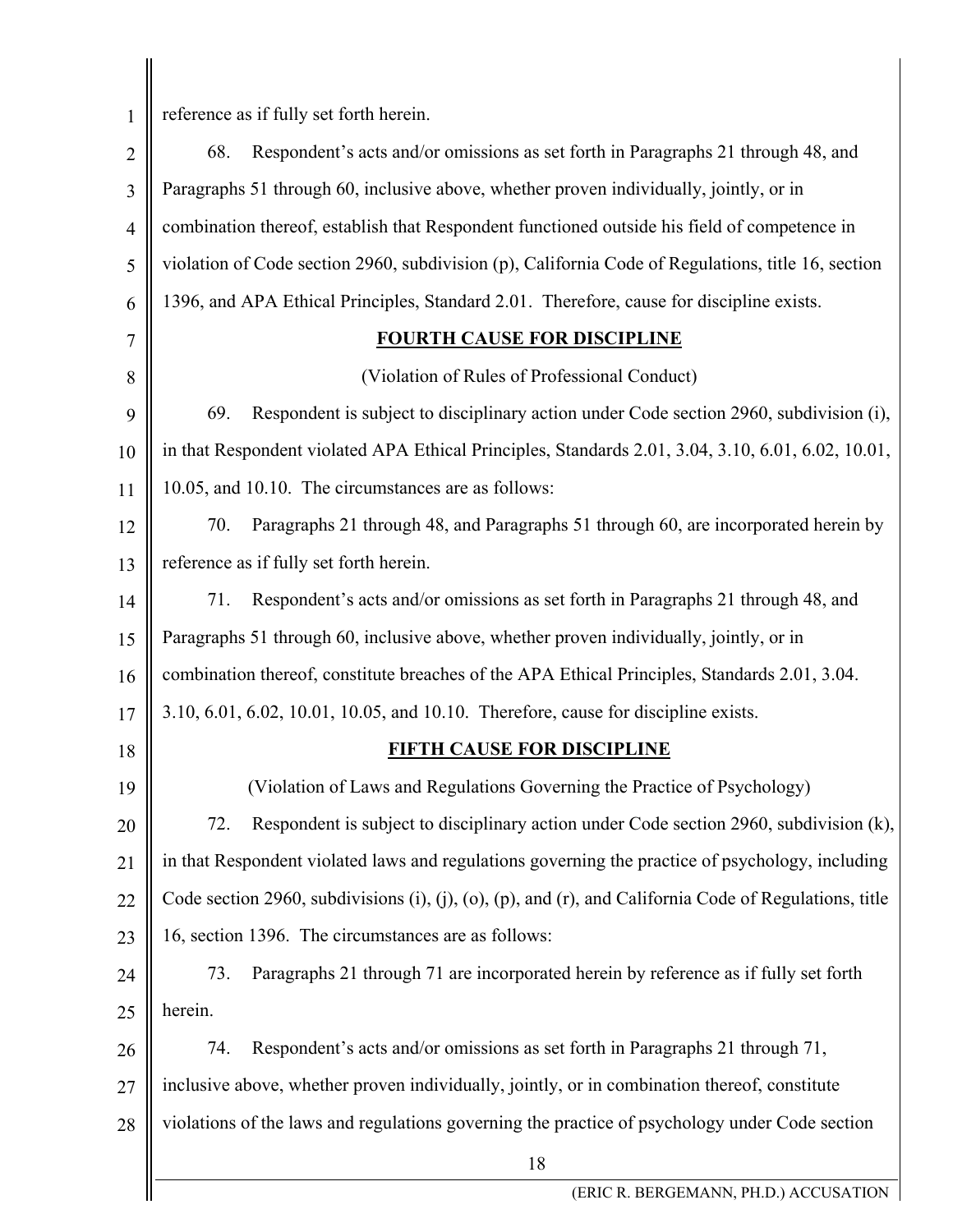| 1              | 2960, subdivision (k), including Code section 2960, subdivisions (i), (j), (o), (p), and (r), and |  |
|----------------|---------------------------------------------------------------------------------------------------|--|
| $\overline{2}$ | California Code of Regulations, title 16, section 1396. Therefore, cause for discipline exists.   |  |
| 3              | <b>SIXTH CAUSE FOR DISCIPLINE</b>                                                                 |  |
| $\overline{4}$ | (Inadequate and Inaccurate Recordkeeping)                                                         |  |
| 5              | Respondent is subject to disciplinary action under Code section 2960, APA Ethical<br>75.          |  |
| 6              | Principles, Standards 6.01 and 6.02, and APA Record-Keeping Guidelines, Guidelines 1, 2, and 5.   |  |
| $\overline{7}$ | The circumstances are as follows:                                                                 |  |
| 8              | Paragraphs 21 through 48, and Paragraphs 51 through 60, are incorporated herein by<br>76.         |  |
| 9              | reference as if fully set forth herein.                                                           |  |
| 10             | Respondent's acts and/or omissions as set forth in Paragraphs 21 through 48, and<br>77.           |  |
| 11             | Paragraphs 51 through 60, inclusive above, whether proven individually, jointly, or in            |  |
| 12             | combination thereof, constitute inadequate and inaccurate record keeping pursuant to Code section |  |
| 13             | 2960, APA Ethical Principles, Standards 6.01 and 6.02, and APA Record-Keeping Guidelines,         |  |
| 14             | Guidelines 1, 2, and 5. Therefore, cause for discipline exists.                                   |  |
| 15             | <b>SEVENTH CAUSE FOR DISCIPLINE</b>                                                               |  |
| 16             | (Unprofessional Conduct)                                                                          |  |
| 17             | 78.<br>Respondent is subject to disciplinary action under Code section 2960, APA Ethical          |  |
| 18             | Principles, Standards 2.01, 3.04, 3.10, 6.01, 6.02, 10.01, 10.05, and 10.10, and APA Record-      |  |
| 19             | Keeping Guidelines, Guidelines 1, 2, and 5, for unprofessional conduct. The circumstances are as  |  |
| 20             | follows:                                                                                          |  |
| 21             | Paragraphs 21 through 77 are incorporated herein by reference as if fully set forth<br>79.        |  |
| 22             | herein.                                                                                           |  |
| 23             | Respondent's acts and/or omissions as set forth in Paragraphs 21 to 77, inclusive<br>80.          |  |
| 24             | above, whether proven individually, jointly, or in combination thereof, constitute unprofessional |  |
| 25             | conduct pursuant to Code section 2960, APA Ethical Principles, Standards 2.01, 3.04, 3.10, 6.01,  |  |
| 26             | 6.02, 10.01, 10.05, and 10.10, and APA Record-Keeping Guidelines, Guidelines 1, 2, and 5.         |  |
| 27             | Therefore, cause for discipline exists.                                                           |  |
| 28             | $\frac{1}{2}$                                                                                     |  |
|                | 19                                                                                                |  |
|                | (ERIC R. BERGEMANN, PH.D.) ACCUSATION                                                             |  |